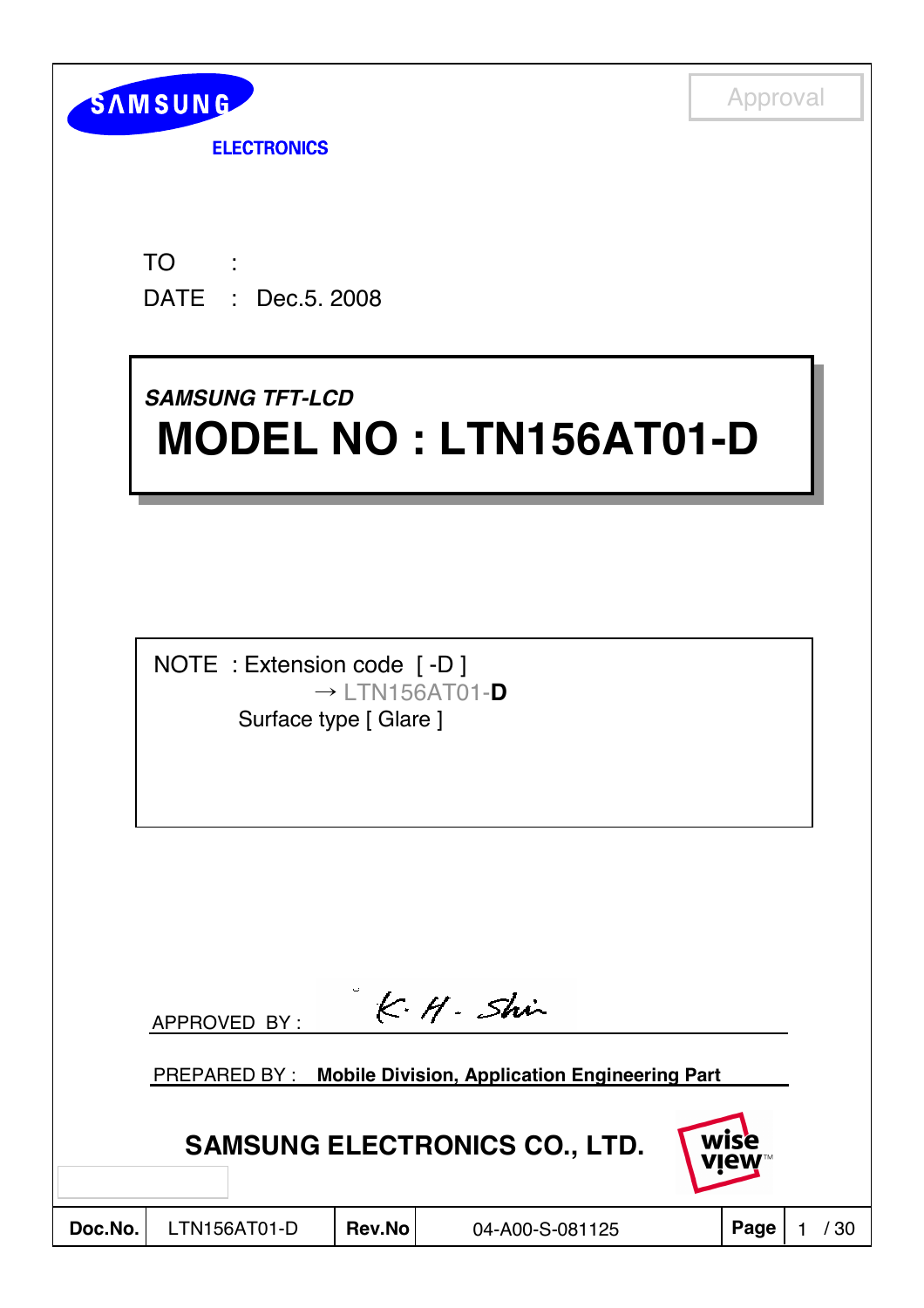# **CONTENTS**

| Doc.No. | LTN156AT01-D                                                                                                                                                                           | <b>Rev.No</b> | 04-A00-S-081125 |                                           | Page | 2 / 30 |
|---------|----------------------------------------------------------------------------------------------------------------------------------------------------------------------------------------|---------------|-----------------|-------------------------------------------|------|--------|
|         |                                                                                                                                                                                        |               |                 |                                           |      |        |
|         |                                                                                                                                                                                        |               |                 |                                           |      |        |
|         | <b>11. EDID</b>                                                                                                                                                                        |               |                 | ------------------- (28)                  |      |        |
|         | 10. General Precautions                                                                                                                                                                |               |                 | -- - - - - - - - - - - - - - - - - ( 26 ) |      |        |
|         | 9. Markings & Others                                                                                                                                                                   |               |                 | ------------------- (24)                  |      |        |
|         | 8. Packing                                                                                                                                                                             |               |                 | ------------------- (23)                  |      |        |
|         | 7. Outline Dimension                                                                                                                                                                   |               |                 | ------------------- ( 21 )                |      |        |
|         | 6.1 Timing Parameters<br>6.2 Timing Diagrams of interface Signal<br>6.3 Power ON/OFF Sequence                                                                                          |               |                 |                                           |      |        |
|         | 5.2 LVDS Interface<br>5.3 Timing Diagrams of LVDS For Transmitting<br>5.4 Input Signals, Basic Display Colors and Gray Scale of Each Color.<br>5.5 Pixel format<br>6. Interface Timing |               |                 | $------------(-19)$                       |      |        |
|         | 5. Input Terminal Pin Assignment<br>5.1 Input Signal & Power                                                                                                                           |               |                 | $------------(14)$                        |      |        |
|         | 4. Block Diagram<br>4.1 TFT LCD Module                                                                                                                                                 |               |                 |                                           |      |        |
|         | 3. Electrical Characteristics<br>3.1 TFT LCD Module<br>3.2 Backlight Unit<br>3.3 LED Driver                                                                                            |               |                 | ------------------- (10)                  |      |        |
|         | 2. Optical Characteristics                                                                                                                                                             |               |                 | -------------------- (7)                  |      |        |
|         | 1. Absolute Maximum Ratings<br>1.1 Absolute Ratings of environment<br>1.2 Electrical Absolute Ratings                                                                                  |               |                 | -------------------- (5)                  |      |        |
|         | <b>General Description</b>                                                                                                                                                             |               |                 | $\cdots$ (4)                              |      |        |
|         | <b>Revision History</b>                                                                                                                                                                |               |                 | -------------------- (3)                  |      |        |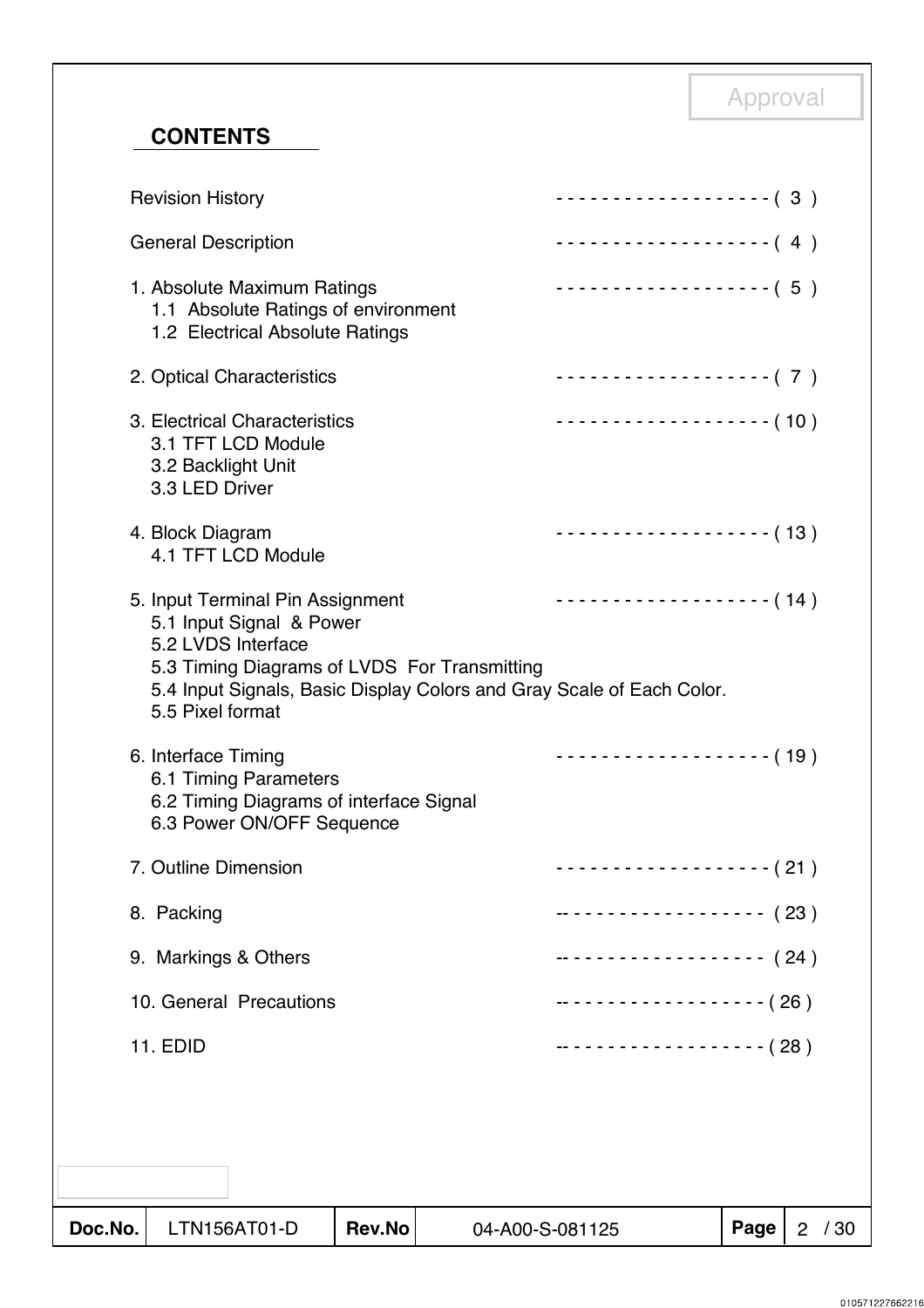# **GENERAL DESCRIPTION**

#### **DESCRIPTION**

LTN156AT01-D is a color active matrix TFT (Thin Film Transistor) liquid crystal display (LCD) that uses amorphous silicon TFT as switching devices. This model is composed of a TFT LCD panel, a driver circuit and a backlight system. The resolution of a 15.6" contains 1366 x 768 pixels and can display up to 262,144 colors. 6 O'clock direction is the Optimum viewing angle.

Approval

#### FEATURES

- Thin and light weight
- High contrast ratio, high aperture structure
- 1366 x 768 pixels resolution (16:9)
- Fast Response Time
- Low power consumption
- DE (Data enable) only mode
- 3.3V LVDS Interface
- On board EDID chip
- Pb-free product
- RoHS compliance

#### APPLICATIONS

- Notebook PC
- If the usage of this product is not for PC application, but for others, please contact SEC

# **GENERAL INFORMATION**

| <b>Item</b><br><b>Specification</b> |                   |                     |                        |                                |                                           | <b>Unit</b> |      | <b>Note</b> |     |
|-------------------------------------|-------------------|---------------------|------------------------|--------------------------------|-------------------------------------------|-------------|------|-------------|-----|
|                                     | Display area      |                     |                        |                                | 344.232 (H) x 193.536 (V) (15.6"diagonal) | mm          |      |             |     |
|                                     |                   | Driver element      | a-Si TFT active matrix |                                |                                           |             |      |             |     |
|                                     |                   | Display colors      | 262,144                |                                |                                           |             |      |             |     |
|                                     |                   | Number of pixel     | 1366 x 768             |                                |                                           | pixel       |      | 16:9        |     |
|                                     | Pixel arrangement |                     |                        | <b>RGB</b> vertical stripe     |                                           |             |      |             |     |
|                                     | Pixel pitch       |                     |                        | $0.252$ (H) x 0.252 (V) (TYP.) |                                           |             |      |             |     |
|                                     |                   | <b>Display Mode</b> | Normally white         |                                |                                           |             |      |             |     |
|                                     | Surface treatment |                     |                        | Haze 0, Hardness 3H            |                                           |             |      | Glare       |     |
|                                     |                   |                     |                        |                                |                                           |             |      |             |     |
|                                     |                   |                     |                        |                                |                                           |             |      |             |     |
|                                     | Doc.No.           | LTN156AT01-D        |                        | <b>Rev.No</b>                  | 04-A00-S-081125                           |             | Page | 4           | /30 |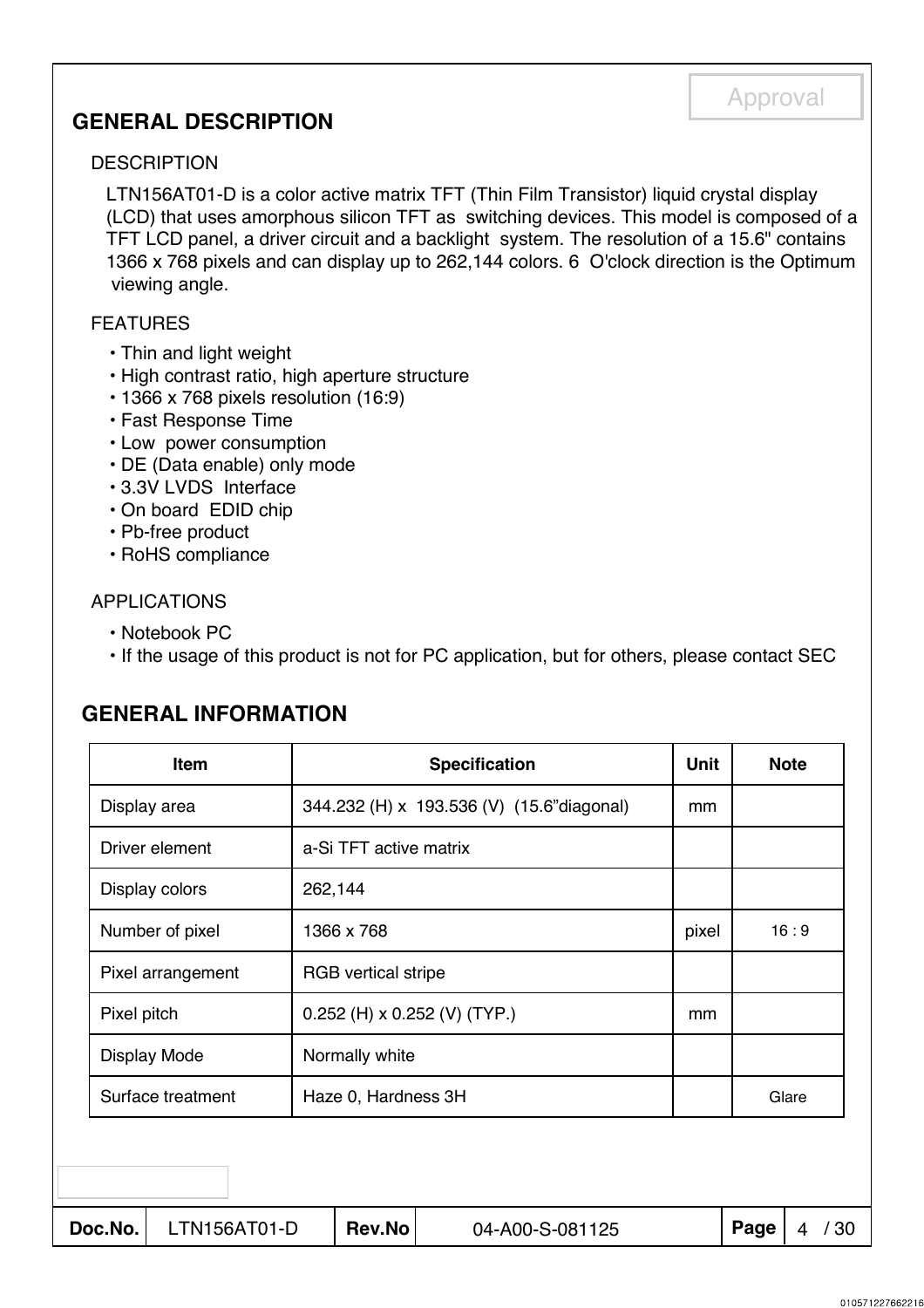## Mechanical Information

|                | Item           | Min.  | Typ.  | Max.  | Unit | <b>Note</b> |
|----------------|----------------|-------|-------|-------|------|-------------|
|                | Horizontal (H) | 358.8 | 359.3 | 359.8 | mm   |             |
| Module<br>size | Vertical (V)   | 209.0 | 209.5 | 210   | mm   |             |
|                | Depth (D)      | -     | ٠     | 6.2   | mm   | (1)         |
|                | Weight         | ۰     | 500   | 520   | g    |             |

Note (1) Measurement condition of outline dimension . Equipment : Vernier Calipers

. Push Force : 500g ⋅f (minimum)

# **1. ABSOLUTE MAXIMUM RATINGS**

# 1.1 ENVIRONMENTAL ABSOLUTE RATINGS

| Item                                                  | Symbol | Min.                     | Max. | Unit        | <b>Note</b> |
|-------------------------------------------------------|--------|--------------------------|------|-------------|-------------|
| Storage temperate                                     | TSTG   | $-20$                    | 60   | °C          | (1), (5)    |
| Operating temperate<br>(Temperature of glass surface) | TOPR   | 0                        | 50   | $^{\circ}C$ | (1), (5)    |
| Shock (non-operating)                                 | Snop   | ٠                        | 240  | G           | (2), (4)    |
| Vibration (non-operating)                             | Vnop   | $\overline{\phantom{0}}$ | 2.41 | G           | (3), (4)    |

Note (1) Temperature and relative humidity range are shown in the figure below.

95 % RH Max. (40 °C ≥ Ta)

Maximum wet - bulb temperature at 39  $\mathrm{^{\circ}C}$  or less. (Ta > 40  $\mathrm{^{\circ}C}$ ) No condensation

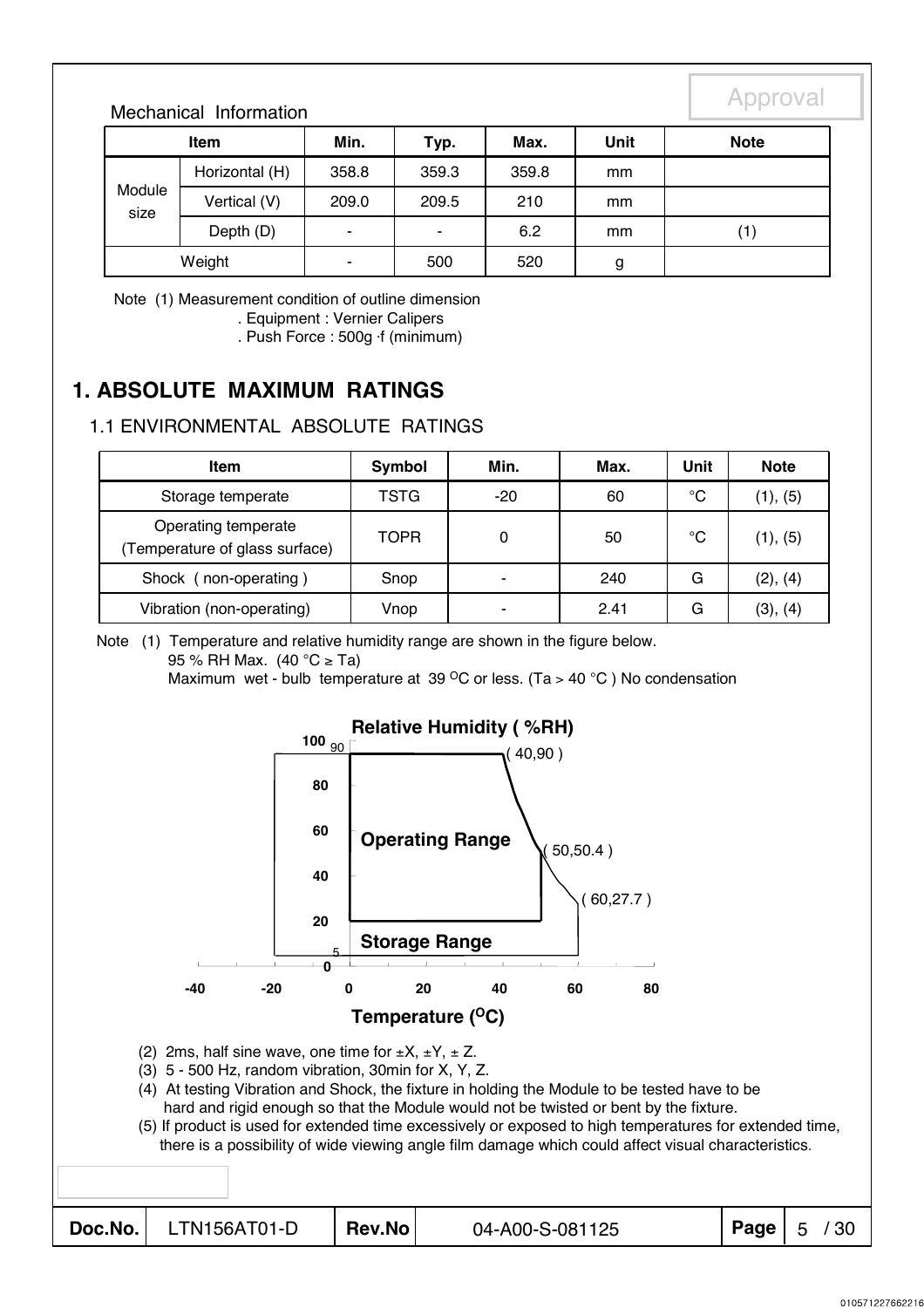# 1.2 ELECTRICAL ABSOLUTE RATINGS

# (1) TFT LCD MODULE

 $V_{DD} = 3.3V$ ,  $V_{SS} = GND = 0V$ 

| <b>Item</b>          | Symbol                | Min.             | Max.           | Unit | <b>Note</b> |
|----------------------|-----------------------|------------------|----------------|------|-------------|
| Power Supply Voltage | <b>V<sub>DD</sub></b> | $V_{DD}$ $-$ 0.3 | $V_{DD} + 0.3$ |      |             |
| Logic Input Voltage  | V <sub>DD</sub>       | $V_{DD}$ $-$ 0.3 | $V_{DD} + 0.3$ |      |             |

Note (1) Within Ta  $(25 \pm 2 \degree C)$ 

# (2) BACK-LIGHT UNIT

Ta =  $25 \pm 2$  °C

| <b>Item</b>    | Symbol |     | Max. | Unit  | <b>Note</b> |
|----------------|--------|-----|------|-------|-------------|
| Lamp Current   | ᄔ      | 2.0 | 6.5  | mArms |             |
| Lamp frequency | Fι     | 50  | 80   | kHz   |             |

Note 1) Permanent damage to the device may occur if maximum values are exceeded

Functional operation should be restricted to the conditions described under normal operating conditions.

| $\textbf{Doc}.\textsf{No.}$ LTN156AT01-D | Rev.No | 04-A00-S-081125 | Page $\vert 6$ | /30 |
|------------------------------------------|--------|-----------------|----------------|-----|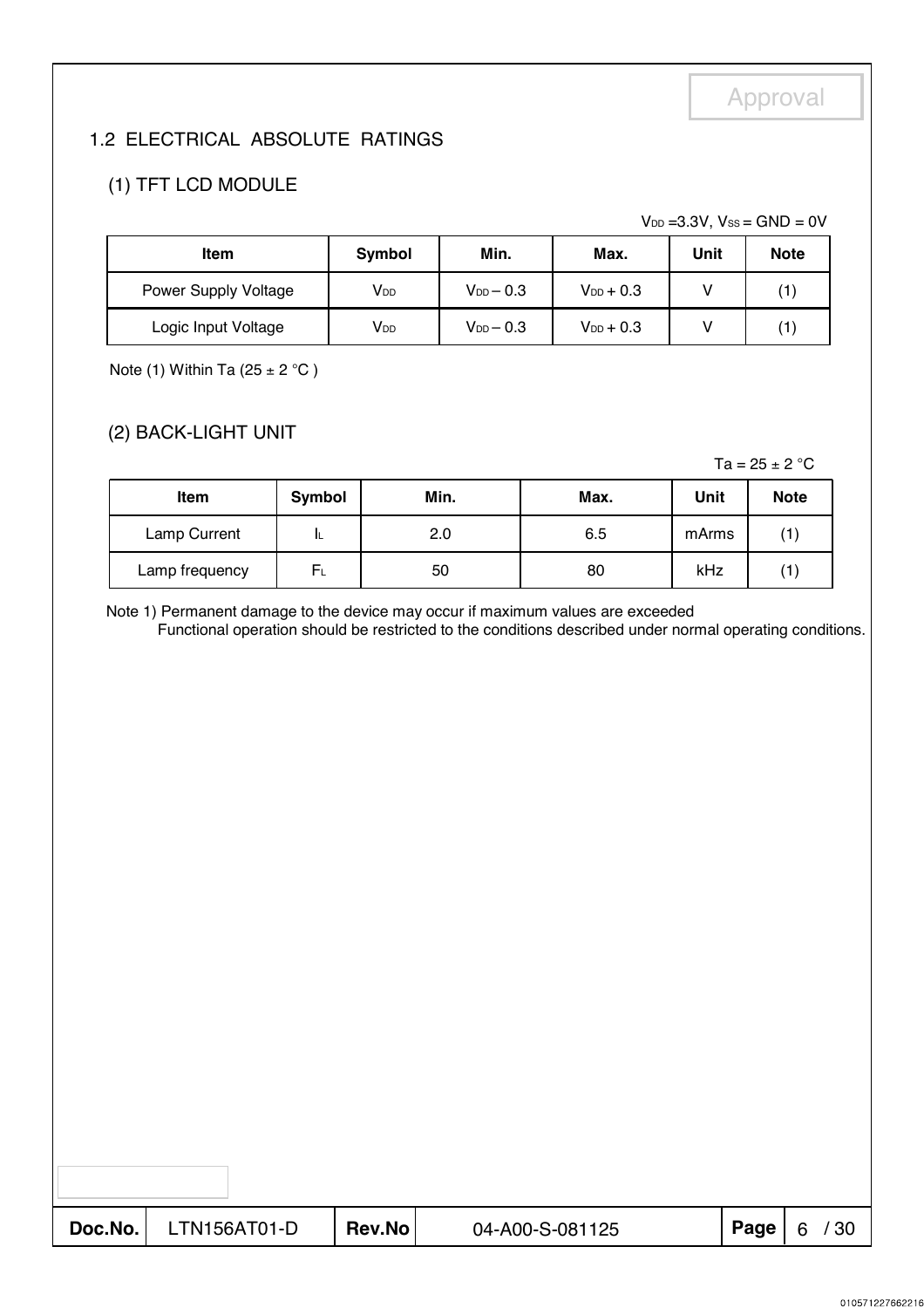# **2. OPTICAL CHARACTERISTICS**

The following items are measured under stable conditions. The optical characteristics should be measured in a dark room or equivalent state with the methods shown in Note (5). Measuring equipment : TOPCON SR-3

| <b>Contrast Ratio</b><br><b>CR</b><br>500<br>600<br>-<br>(5 Points)<br>Response Time at Ta<br><b>TRT</b><br>25<br>35<br>$\overline{\phantom{a}}$<br>(Rising + Falling)<br>Average Luminance<br>$Y_{L,AVE}$<br>200<br>220<br>$\blacksquare$<br>of White (5 Points)<br>Normal<br>Viewing<br>Rx<br>0.609<br>0.629<br>0.649<br>Red<br>Angle<br>0.313<br>0.333<br>0.353<br>$R_Y$<br>$\phi = 0$<br>$\theta=0$<br>G <sub>x</sub><br>0.272<br>0.292<br>0.312<br>Green<br>Color<br>0.560<br>0.580<br>0.600<br>GY<br>Chromaticity<br>0.160<br>Bx<br>0.140<br>0.180<br>(CIE)<br>Blue<br>$B_Y$<br>0.076<br>0.096<br>0.116<br>0.293<br>Wx<br>0.313<br>0.333<br>White<br>0.309<br>0.329<br>0.349<br>WY<br>40<br>$\theta$ L<br>ä,<br>$\blacksquare$<br>Hor.<br>40<br>$\theta$ R<br>ä,<br>$\blacksquare$<br>Viewing<br>$CR \ge 10$<br>Angle<br>15<br>ä,<br>ä,<br>φн<br>Ver. | $\blacksquare$<br>msec<br>cd/m <sup>2</sup><br>- | (1), (2),<br>(5)<br>(1), (3)<br>$L=6.0$ mA<br>(1), (4) |
|-------------------------------------------------------------------------------------------------------------------------------------------------------------------------------------------------------------------------------------------------------------------------------------------------------------------------------------------------------------------------------------------------------------------------------------------------------------------------------------------------------------------------------------------------------------------------------------------------------------------------------------------------------------------------------------------------------------------------------------------------------------------------------------------------------------------------------------------------------------|--------------------------------------------------|--------------------------------------------------------|
|                                                                                                                                                                                                                                                                                                                                                                                                                                                                                                                                                                                                                                                                                                                                                                                                                                                             |                                                  |                                                        |
|                                                                                                                                                                                                                                                                                                                                                                                                                                                                                                                                                                                                                                                                                                                                                                                                                                                             |                                                  |                                                        |
|                                                                                                                                                                                                                                                                                                                                                                                                                                                                                                                                                                                                                                                                                                                                                                                                                                                             |                                                  |                                                        |
|                                                                                                                                                                                                                                                                                                                                                                                                                                                                                                                                                                                                                                                                                                                                                                                                                                                             |                                                  |                                                        |
|                                                                                                                                                                                                                                                                                                                                                                                                                                                                                                                                                                                                                                                                                                                                                                                                                                                             |                                                  |                                                        |
|                                                                                                                                                                                                                                                                                                                                                                                                                                                                                                                                                                                                                                                                                                                                                                                                                                                             |                                                  |                                                        |
|                                                                                                                                                                                                                                                                                                                                                                                                                                                                                                                                                                                                                                                                                                                                                                                                                                                             |                                                  |                                                        |
|                                                                                                                                                                                                                                                                                                                                                                                                                                                                                                                                                                                                                                                                                                                                                                                                                                                             |                                                  |                                                        |
|                                                                                                                                                                                                                                                                                                                                                                                                                                                                                                                                                                                                                                                                                                                                                                                                                                                             |                                                  |                                                        |
|                                                                                                                                                                                                                                                                                                                                                                                                                                                                                                                                                                                                                                                                                                                                                                                                                                                             |                                                  |                                                        |
|                                                                                                                                                                                                                                                                                                                                                                                                                                                                                                                                                                                                                                                                                                                                                                                                                                                             |                                                  |                                                        |
|                                                                                                                                                                                                                                                                                                                                                                                                                                                                                                                                                                                                                                                                                                                                                                                                                                                             |                                                  |                                                        |
|                                                                                                                                                                                                                                                                                                                                                                                                                                                                                                                                                                                                                                                                                                                                                                                                                                                             | Degrees                                          | (1), (5)                                               |
|                                                                                                                                                                                                                                                                                                                                                                                                                                                                                                                                                                                                                                                                                                                                                                                                                                                             |                                                  | SR-3                                                   |
| 30<br>φL<br>$\overline{\phantom{a}}$<br>$\qquad \qquad \blacksquare$                                                                                                                                                                                                                                                                                                                                                                                                                                                                                                                                                                                                                                                                                                                                                                                        |                                                  |                                                        |
| <b>Color Gamut</b><br>60<br>$\overline{\phantom{a}}$<br>$\blacksquare$                                                                                                                                                                                                                                                                                                                                                                                                                                                                                                                                                                                                                                                                                                                                                                                      | $\%$                                             |                                                        |
| 13 Points<br>1.7<br>$\delta$ L<br>۰<br><b>White Variation</b>                                                                                                                                                                                                                                                                                                                                                                                                                                                                                                                                                                                                                                                                                                                                                                                               | ۰                                                | (6)                                                    |

\* Ta =  $25 \pm 2$  °C, VDD=3.3V, fv= 60Hz, fDCLK = 72.33 MHz, IL = 6.5 mA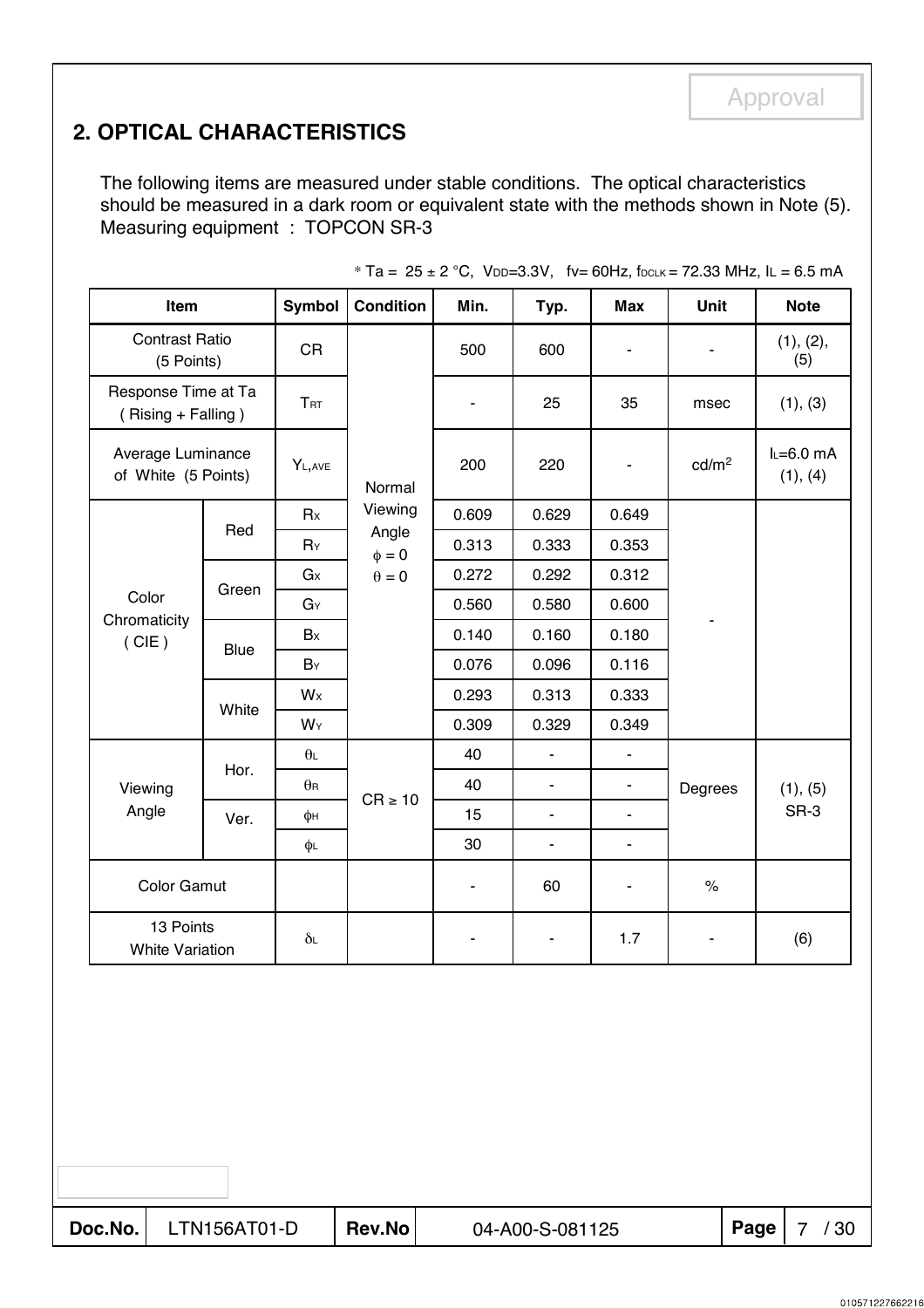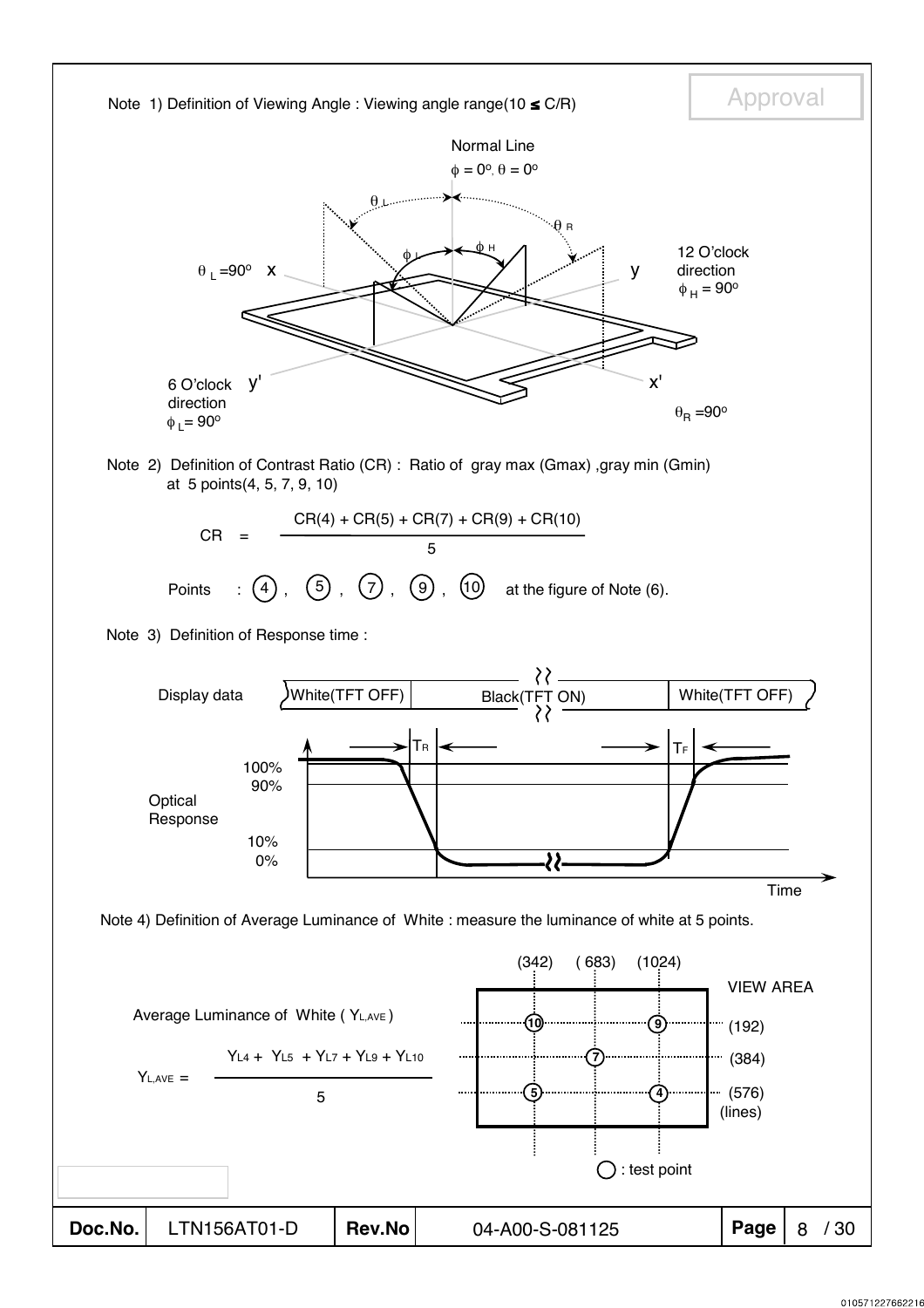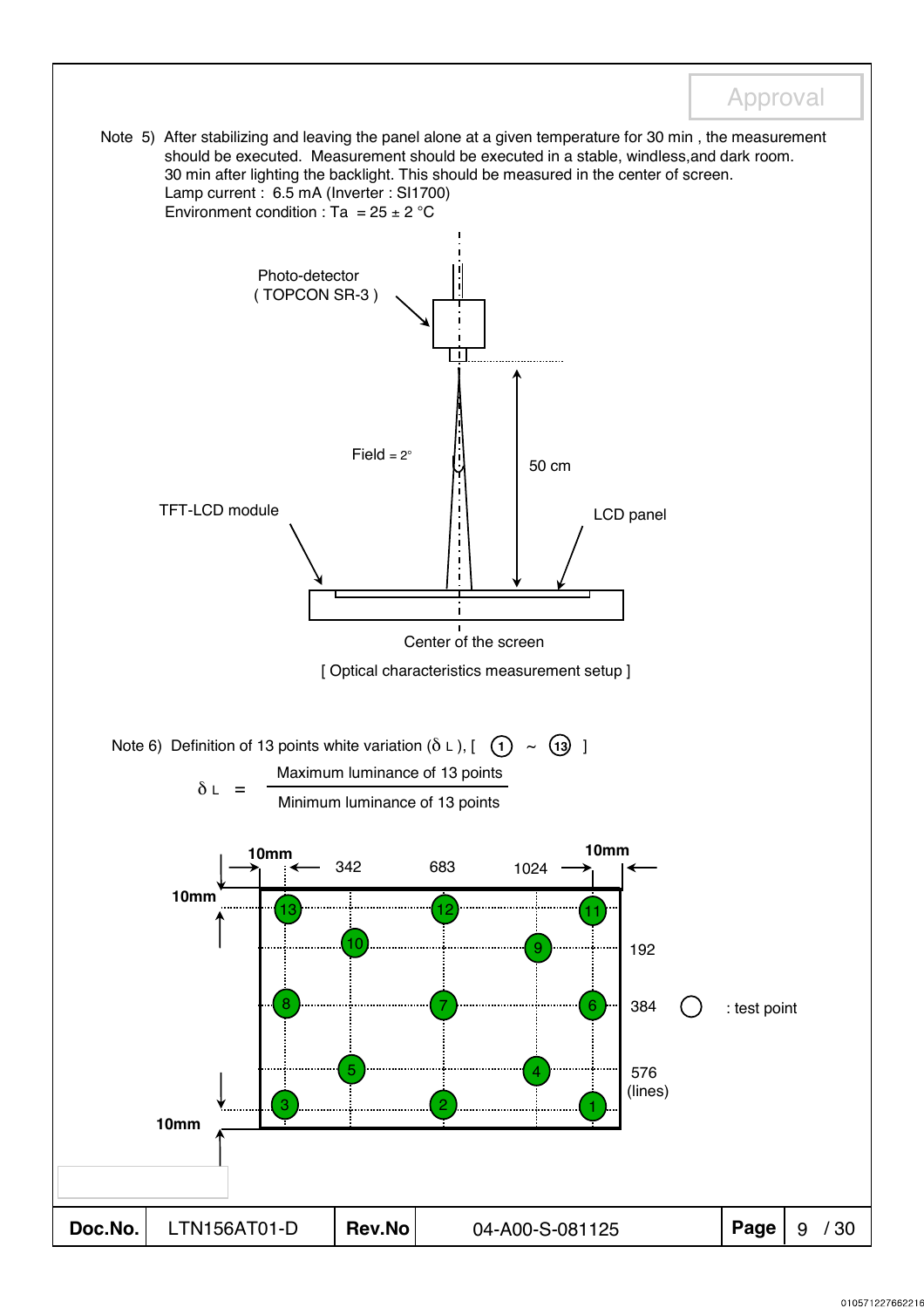# **3. ELECTRICAL CHARACTERISTICS** Approval

# 3.1 TFT LCD MODULE

|                                               |           |                            |        |                |                |            | Ta= $25 \pm 2^{\circ}$ C |
|-----------------------------------------------|-----------|----------------------------|--------|----------------|----------------|------------|--------------------------|
| Item                                          |           | Symbol                     | Min.   | Typ.           | Max.           | Unit       | <b>Note</b>              |
| Voltage of Power Supply                       |           | <b>V</b> <sub>DD</sub>     | 3.0    | 3.3            | 3.6            | $\vee$     |                          |
| Differential Input                            | High      | <b>V</b> <sub>IH</sub>     | ٠      | ۰              | $+100$         | mV         | $V_{CM} = +1.2V$         |
| Voltage for LVDS<br><b>Receiver Threshold</b> | Low       | VIL                        | $-100$ |                | $\blacksquare$ | mV         |                          |
| <b>Vsync Frequency</b>                        |           | fv                         | ٠      | 60             | $\blacksquare$ | Hz         |                          |
| <b>Hsync Frequency</b>                        |           | fн                         |        | 47.4           | ۰              | <b>KHz</b> |                          |
| Main Frequency                                |           | f <sub>DCLK</sub>          | 67.5   | 72.33          | 80             | <b>MHz</b> |                          |
| <b>Rush Current</b>                           |           | <b>RUSH</b>                | ٠      | $\blacksquare$ | 1.5            | A          | (4)                      |
|                                               | White     |                            |        | 360            | ٠              | mA         | $(2), (3)^*a$            |
| <b>Current of Power</b><br>Supply             | Mosaic    | $\mathsf{I}_{\mathsf{DD}}$ |        | 420            | ٠              | mA         | $(2), (3)*b$             |
|                                               | V. Stripe |                            |        | 530            | 600            | mA         | $(2), (3)^*c$            |

Note (1) Display data pins and timing signal pins should be connected.(  $GND = OV$  )

(2)  $fv = 60Hz$ ,  $f_{DCLK} = 72.33 MHz$ ,  $V_{DD} = 3.3V$ , DC Current.

(3) Power dissipation pattern

#### \*a) White Pattern **\*b**) Mosaic Pattern **\*b**)

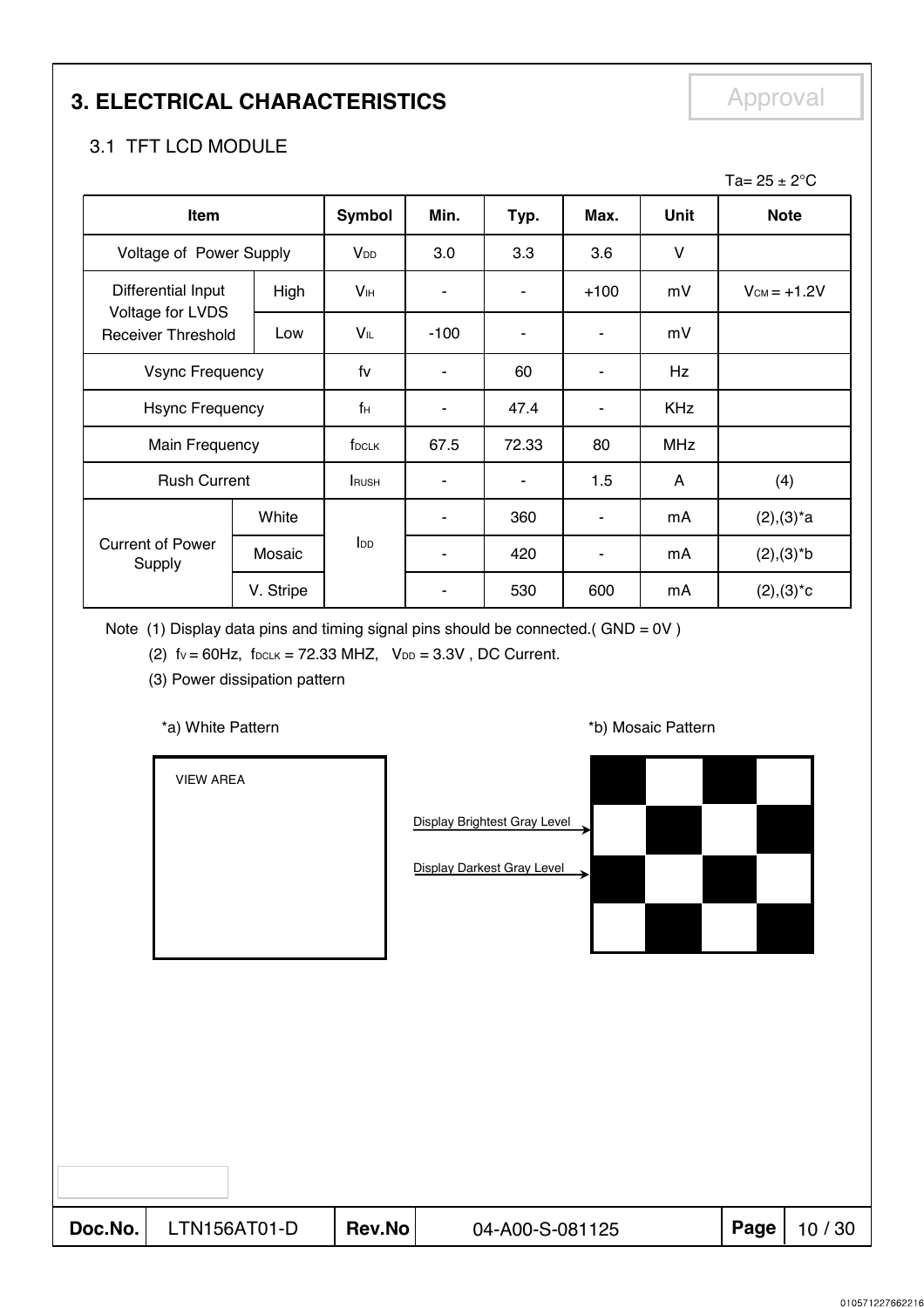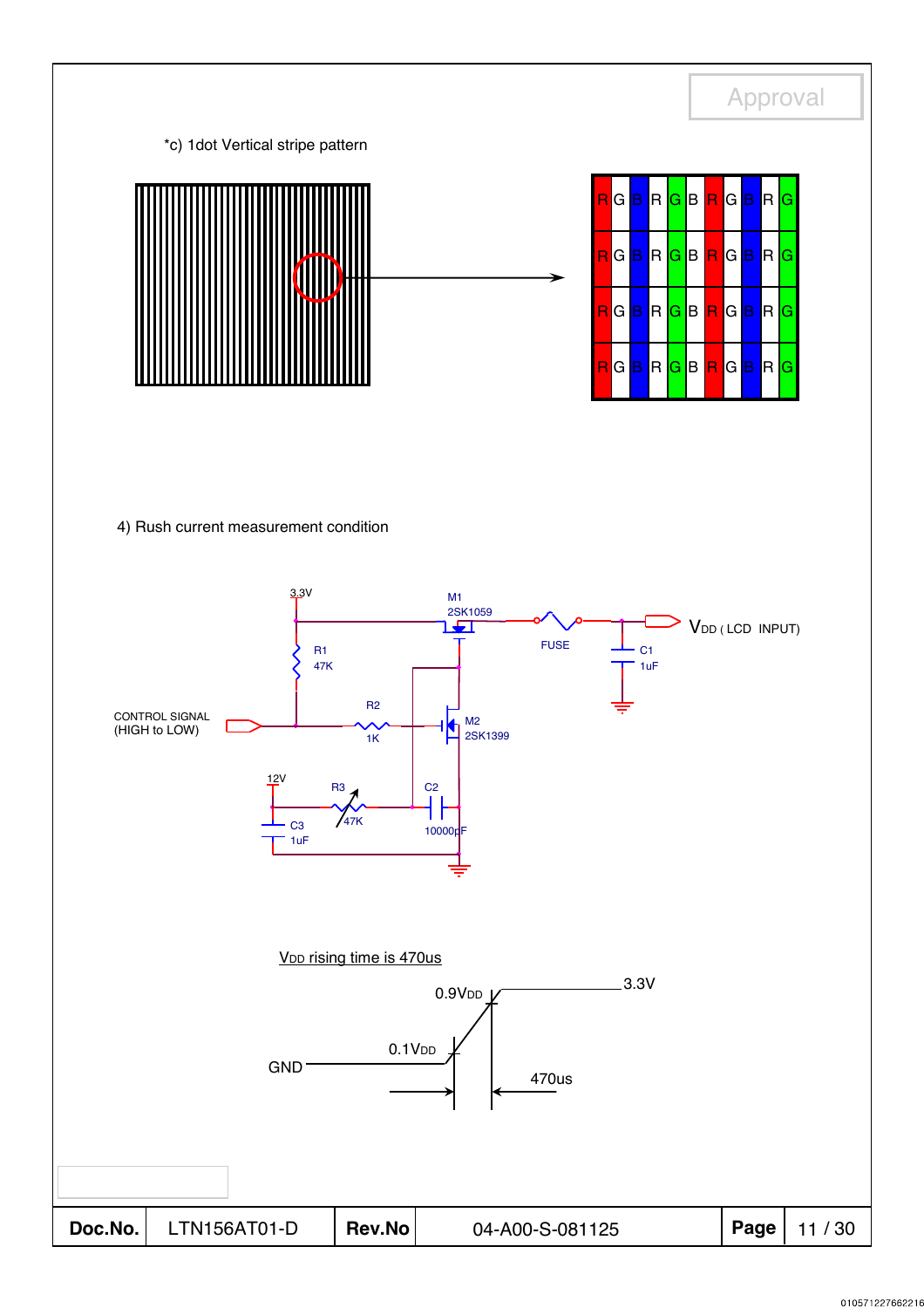# Approval 3.2 BACK-LIGHT UNIT

 $Ta - 25 + 2 °C$ 

The backlight system is an edge-lighting type with a CCFL ( Cold Cathode Fluorescent Lamp ). The characteristics of a single lamp are shown in the following tables.

|                            |                |        |      |      |             | . u – Lv – Lv –     |
|----------------------------|----------------|--------|------|------|-------------|---------------------|
| Item                       | <b>Symbol</b>  | Min.   | Typ. | Max. | Unit        | <b>Note</b>         |
| Lamp Current               | ΙL.            | 3.0    | 6.0  | 6.5  | mArms       | (1)                 |
| Lamp Voltage               | $V_L$          |        | 705  |      | <b>Vrms</b> | $L=6.0mA$           |
| Frequency                  | $f_L$          | 48     | 60   | 65   | <b>KHz</b>  | (2)                 |
| <b>Power Consumption</b>   | P <sub>L</sub> | ۰      | 4.5  | ۰    | W           | (3)<br>$L=6.0mA$    |
| <b>Operating Life Time</b> | Hr             | 15,000 | ۰    | ۰    | Hour        | (4)                 |
|                            |                |        |      | 1300 | <b>Vrms</b> | $25^{\circ}C$ , (5) |
| <b>Startup Voltage</b>     | Vs             | ۰      |      | 1480 | <b>Vrms</b> | $0^{\circ}C, (5)$   |
| Lamp startup time          |                |        |      | 1.0  | sec         | (5)                 |

#### - INVERTER : (SEM SI 1700)

Note) The waveform of the inverter output voltage must be area symmetric and the design of the inverter must have specifications for the modularized lamp.

The performance of the backlight, for example life time or brightness, is much influenced by the characteristics of the DC-AC inverter for the lamp. So all the parameters of an inverter should be carefully designed so as not to produce too much leakage current from high-voltage output of the inverter. When you design or order the inverter, please make sure that a poor lighting caused by the mismatch of the backlight and the inverter(miss lighting, flicker, etc.) never occur. When you confirm it, the module should be operated in the same condition as it is installed in your instrument.

Note (1) Lamp current is measured with a high frequency current meter as shown below.



Switching Frequency : Typ 60 KHz

- (2) Lamp frequency may produce interference with horizontal synchronous frequency and this may cause line flow on the display. Therefore lamp frequency should be detached from the horizontal synchronous frequency and its harmonics as far as possible in order to avoid interference.
- (3) Refer to  $I_L \times V_L$  to calculate.
- (4) Life time (Hr) of a lamp can be defined as the time in which it continues to operate under the condition Ta=  $25 \pm 2$  °C and  $I_L = 6.5$  mArms until one of the following event occurs.
	- 1. When the brightness becomes 50% or lower than the original.
	- 2. When the Effective ignition length becomes 80% or lower than the original value.
	- (Effective ignition length is defined as an area that has less than 70% brightness compared to the brightness in the center point.)
- (5) The inverter open voltage this voltage should be measured after ballast capacitor- have to be larger than the lamp startup voltage, otherwise backlight may has blinking for a moment after turns on or not be turned on.

If an inverter has shutdown function it should keep its open voltage for longer than 1 second even if lamp connector open.

| Doc.No. |  |
|---------|--|
|         |  |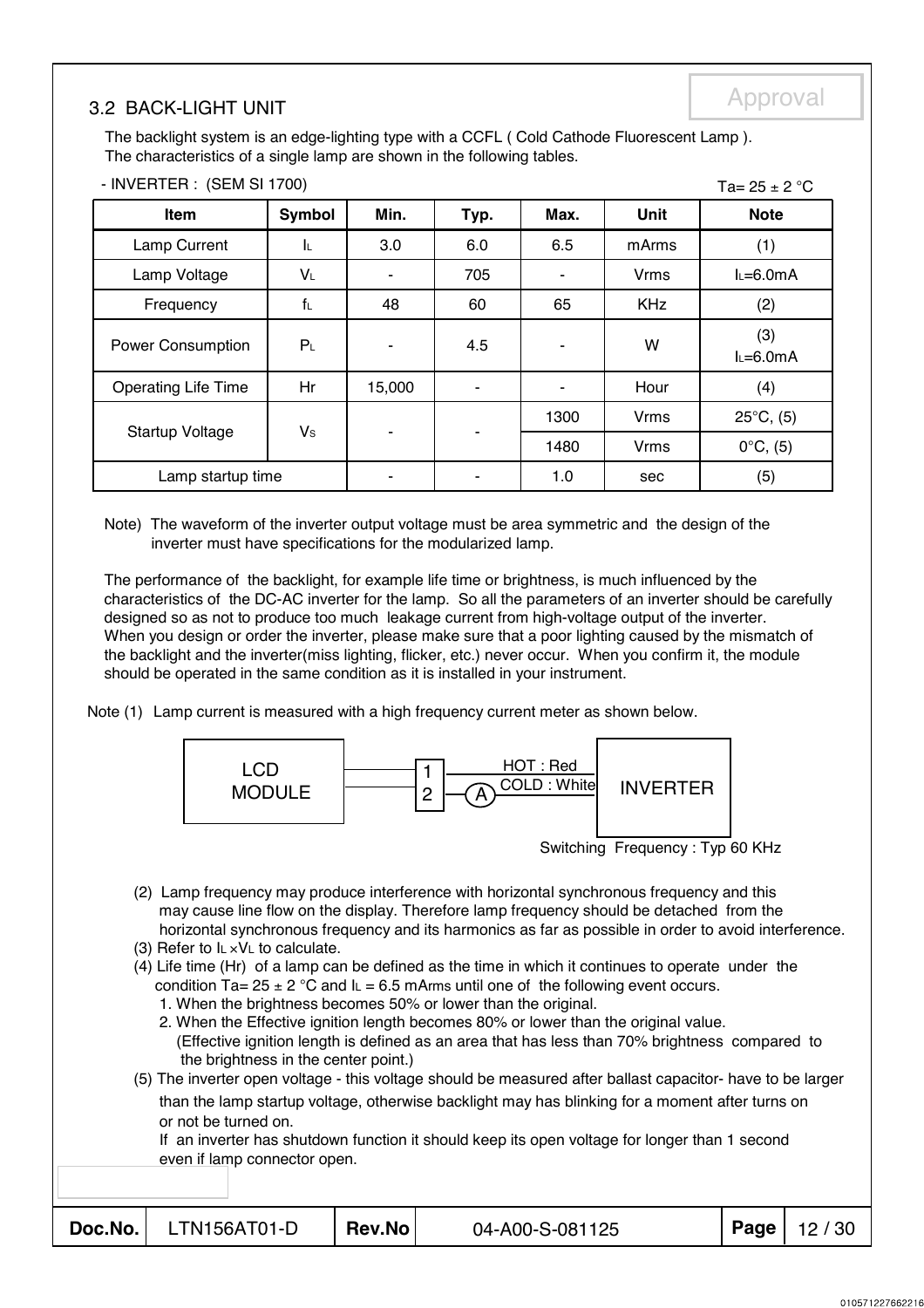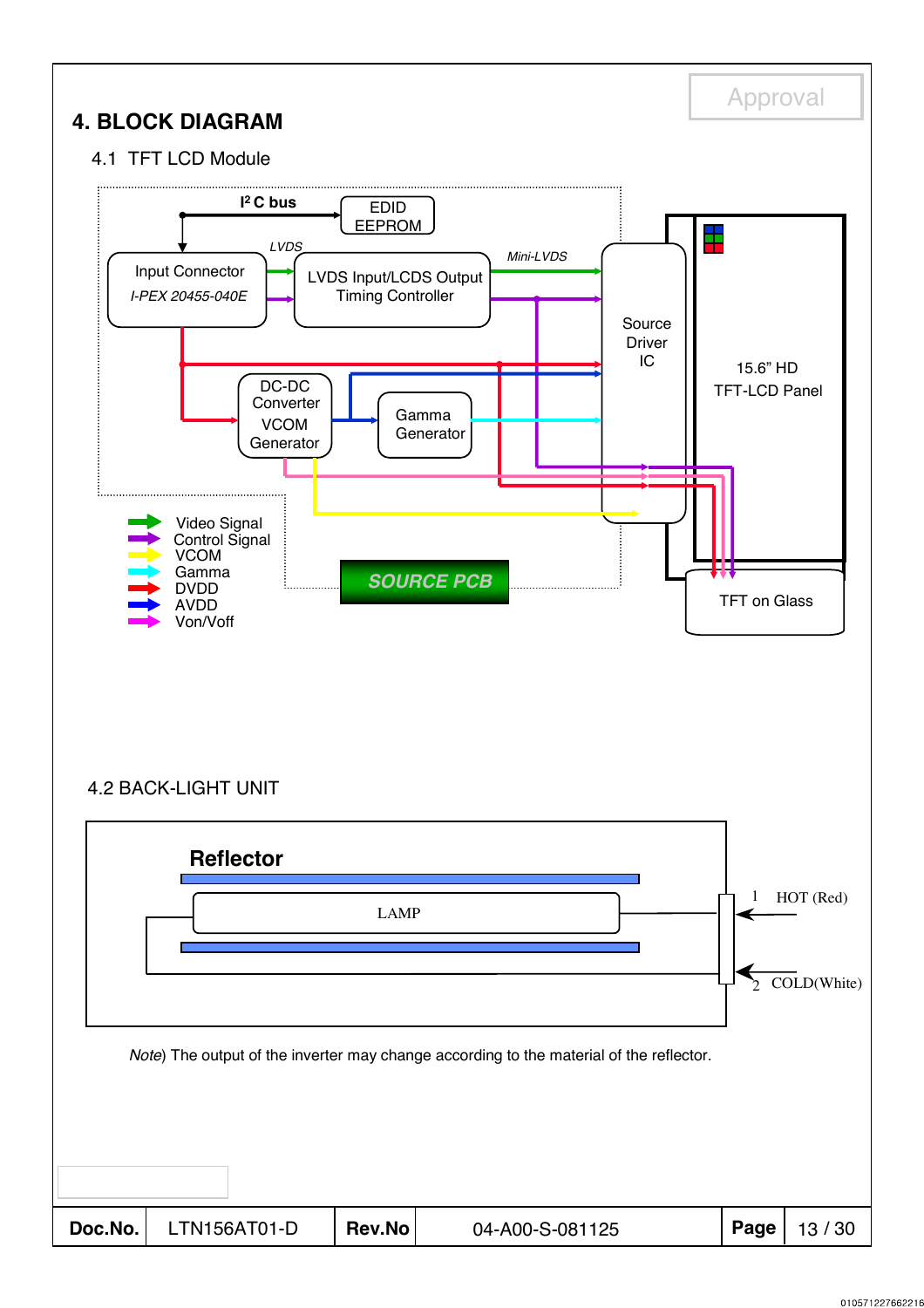## **5. INPUT TERMINAL PIN ASSIGNMENT**

5.1. Input Signal & Power (LVDS, Connector : UJU IS100-L30R-C15 or compatible) Mating Connector : JAE FI-X30M or compatible)

| PIN NO         | <b>SYMBOL</b>   |                  |                                                | <b>FUNCTION</b>                            | <b>POLARITY</b> | <b>REMARK</b> |         |
|----------------|-----------------|------------------|------------------------------------------------|--------------------------------------------|-----------------|---------------|---------|
| $\mathbf{1}$   | <b>VSS</b>      | Ground           |                                                |                                            |                 |               |         |
| $\overline{c}$ | <b>VDD</b>      |                  | POWER SUPPLY +3.3V                             |                                            |                 |               |         |
| 3              | <b>VDD</b>      |                  | POWER SUPPLY +3.3V                             |                                            |                 |               |         |
| 4              | <b>VEEDID</b>   | DDC 3.3V Power   |                                                |                                            |                 |               |         |
| 5              | <b>TEST</b>     | Panel Self Test  |                                                |                                            |                 |               |         |
| 6              | <b>CLKEDID</b>  | <b>DDC Clock</b> |                                                |                                            |                 |               |         |
| $\overline{7}$ | <b>DATAEDID</b> | DDC data         |                                                |                                            |                 |               |         |
| 8              | RxINO-          |                  |                                                | LVDS Differential Data INPUT (R0-R5,G0)    | Negative        |               |         |
| 9              | RxIN0+          |                  |                                                | LVDS Differential Data INPUT (R0-R5,G0)    | Positive        |               |         |
| 10             | <b>VSS</b>      | Ground           |                                                |                                            |                 |               |         |
| 11             | RxIN1-          |                  |                                                | LVDS Differential Data INPUT (G1-G5,B0-B1) | Negative        |               |         |
| 12             | RxIN1+          |                  |                                                | LVDS Differential Data INPUT (G1-G5,B0-B1) | Positive        |               |         |
| 13             | <b>VSS</b>      | Ground           |                                                |                                            |                 |               |         |
| 14             | RxIN2-          |                  | LVDS Differential Data INPUT (B2-B5, Sync, DE) | Negative                                   |                 |               |         |
| 15             | RxIN2+          |                  | LVDS Differential Data INPUT (B2-B5, Sync, DE) | Positive                                   |                 |               |         |
| 16             | <b>VSS</b>      | Ground           |                                                |                                            |                 |               |         |
| 17             | RxCLK-          |                  | LVDS Differential Data INPUT (Clock)           | Negative                                   |                 |               |         |
| 18             | RxCLK+          |                  | LVDS Differential Data INPUT (Clock)           | Positive                                   |                 |               |         |
| 19             | <b>VSS</b>      | Ground           |                                                |                                            |                 |               |         |
| 20             | <b>NC</b>       | No Connection    |                                                |                                            |                 |               |         |
| 21             | <b>NC</b>       | No Connection    |                                                |                                            |                 |               |         |
| 22             | <b>NC</b>       | No Connection    |                                                |                                            |                 |               |         |
| 23             | <b>NC</b>       | No Connection    |                                                |                                            |                 |               |         |
| 24             | <b>NC</b>       | No Connection    |                                                |                                            |                 |               |         |
| 25             | <b>NC</b>       | No Connection    |                                                |                                            |                 |               |         |
| 26             | <b>NC</b>       | No Connection    |                                                |                                            |                 |               |         |
| 27             | <b>NC</b>       | No Connection    |                                                |                                            |                 |               |         |
| 28             | <b>NC</b>       | No Connection    |                                                |                                            |                 |               |         |
| 29             | <b>NC</b>       | No Connection    |                                                |                                            |                 |               |         |
| 30             | <b>NC</b>       | No Connection    |                                                |                                            |                 |               |         |
|                |                 |                  |                                                |                                            |                 |               |         |
| Doc.No.        | LTN156AT01-D    |                  | Rev.No                                         | 04-A00-S-081125                            |                 | Page          | 14 / 30 |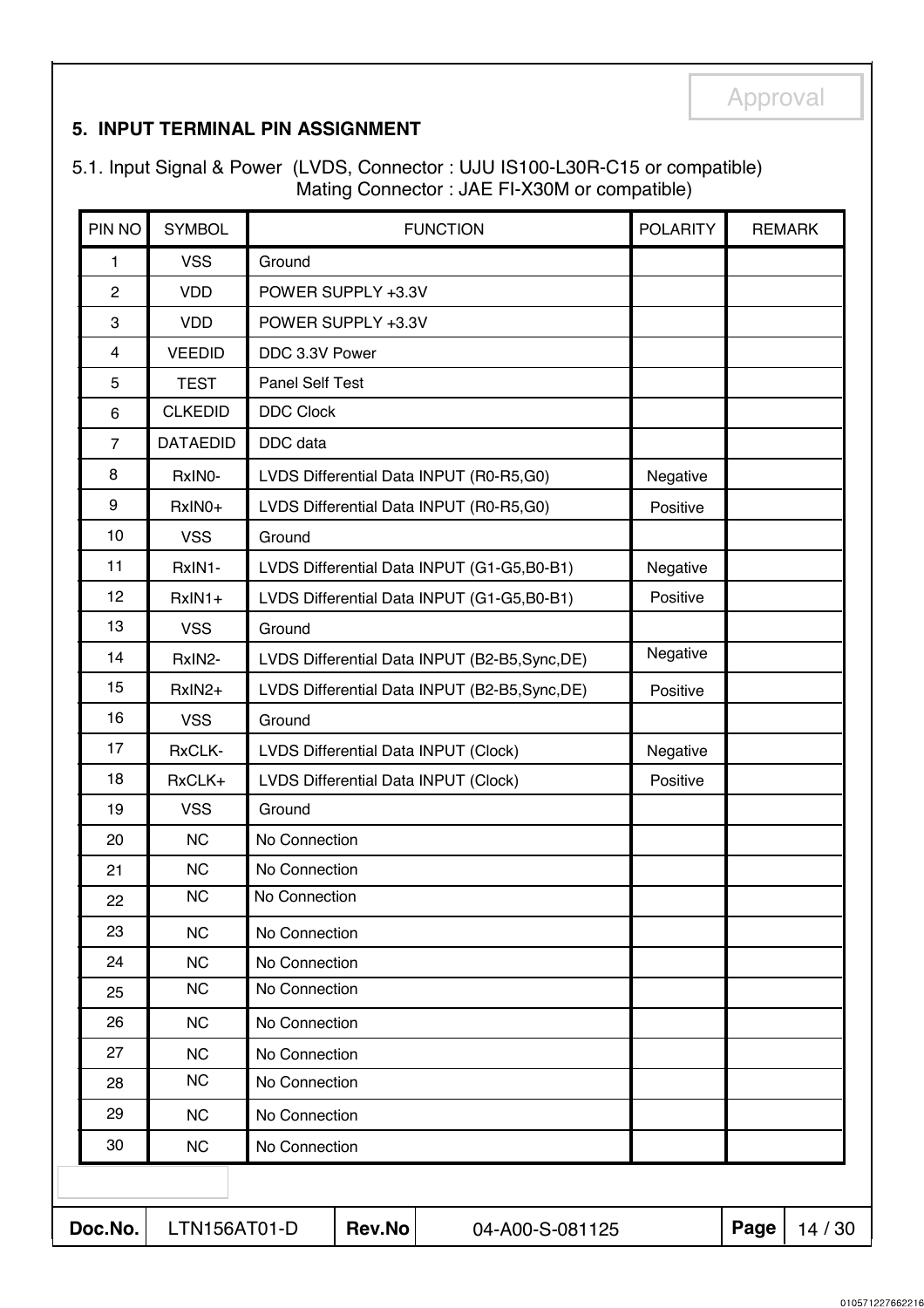| Pin No.         | Name              | <b>RGB Signal</b> | Pin No. | Name           | <b>RGB Signal</b> |
|-----------------|-------------------|-------------------|---------|----------------|-------------------|
| 51              | TxIN <sub>0</sub> | R <sub>0</sub>    | 14      | TxIN14         | G <sub>5</sub>    |
| 52              | TxIN1             | R <sub>1</sub>    | 15      | TxIN15         | B <sub>0</sub>    |
| 54              | TxIN <sub>2</sub> | R <sub>2</sub>    | 19      | TxIN18         | <b>B1</b>         |
| 55              | TxIN3             | R <sub>3</sub>    | 20      | TxIN19         | B <sub>2</sub>    |
| 56              | TxIN4             | R <sub>4</sub>    | 22      | TxIN20         | B <sub>3</sub>    |
| 3               | TxIN <sub>6</sub> | R <sub>5</sub>    | 23      | TxIN21         | B4                |
| $\overline{4}$  | TxIN7             | G <sub>0</sub>    | 24      | TxIN22         | B <sub>5</sub>    |
| $\,6\,$         | TxIN8             | G1                | 27      | TxIN24         | Hsync             |
| $\overline{7}$  | TxIN9             | G <sub>2</sub>    | 28      | TxIN25         | Vsync             |
| 11              | TxIN12            | G <sub>3</sub>    | 30      | TxIN26         | DE                |
| 12 <sub>2</sub> | TxIN13            | G <sub>4</sub>    | 31      | <b>TxCLKIN</b> | Clock             |

## 5.2 LVDS Interface : Transmitter DS90CF363 or Compatible

## **LVDS INTERFACE**

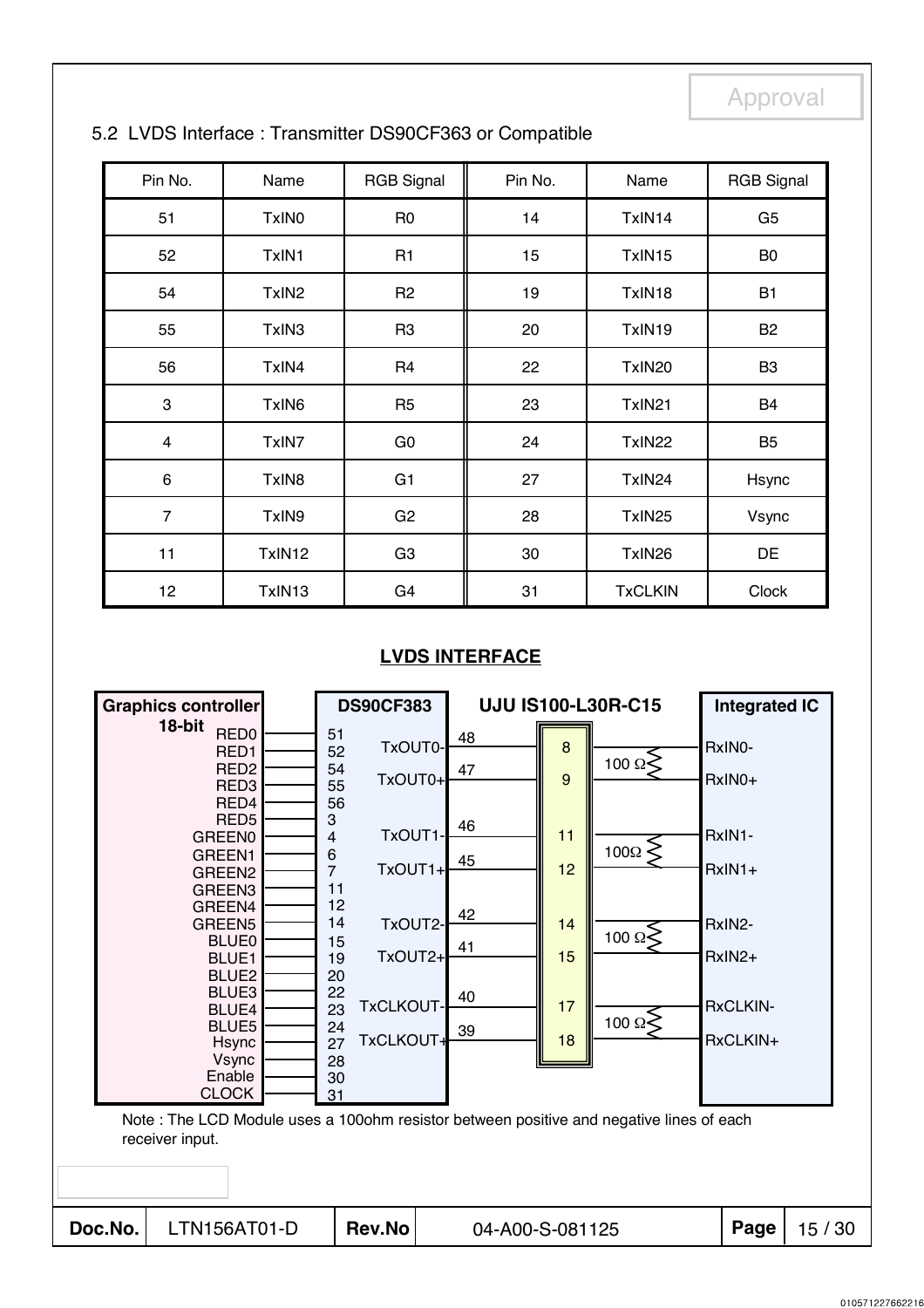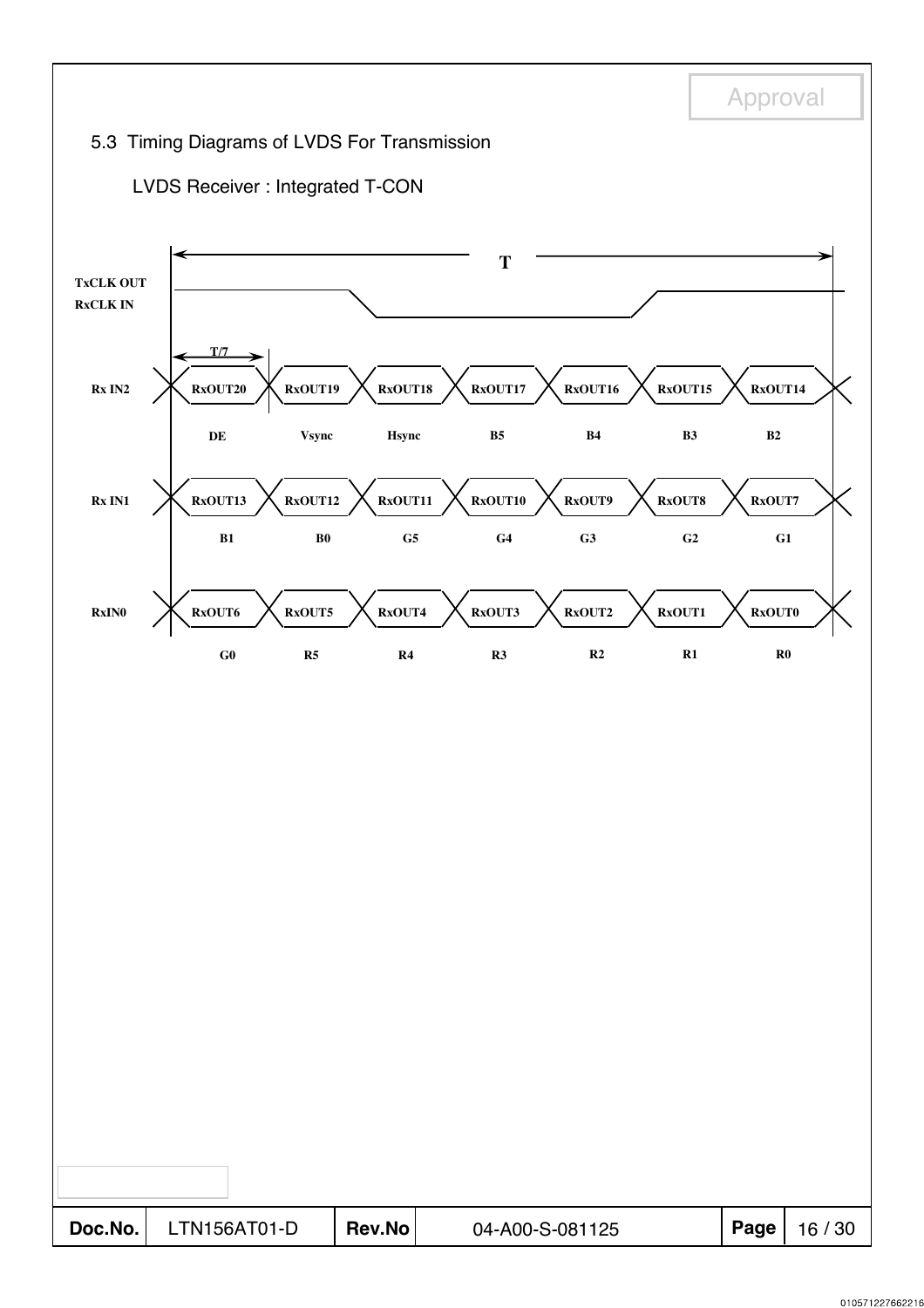|                                                                                                                                                                   | Data Signal    |                |                      |                |                |                |                |                | Gray           |                      |                |                      |                |                     |                |                |                |              |                |                              |
|-------------------------------------------------------------------------------------------------------------------------------------------------------------------|----------------|----------------|----------------------|----------------|----------------|----------------|----------------|----------------|----------------|----------------------|----------------|----------------------|----------------|---------------------|----------------|----------------|----------------|--------------|----------------|------------------------------|
| Color                                                                                                                                                             | <b>Display</b> |                |                      | Red            |                |                |                |                |                |                      | Green          |                      |                |                     |                |                | Blue           |              |                | Scale                        |
|                                                                                                                                                                   |                | R <sub>0</sub> | R1                   | R <sub>2</sub> | R <sub>3</sub> | R <sub>4</sub> | R <sub>5</sub> | G <sub>0</sub> | G <sub>1</sub> | G <sub>2</sub>       | G <sub>3</sub> | G <sub>4</sub>       | G <sub>5</sub> | B <sub>0</sub>      | B <sub>1</sub> | B <sub>2</sub> | B <sub>3</sub> | 45           | <b>B5</b>      | Level                        |
|                                                                                                                                                                   | <b>Black</b>   | 0              | $\mathbf 0$          | 0              | 0              | $\pmb{0}$      | $\mathbf 0$    | $\mathbf 0$    | $\pmb{0}$      | 0                    | $\mathbf 0$    | $\mathbf 0$          | $\mathbf 0$    | $\mathsf{O}\xspace$ | $\pmb{0}$      | $\pmb{0}$      | $\mathbf 0$    | 0            | 0              | ÷,                           |
|                                                                                                                                                                   | <b>Blue</b>    | $\mathbf 0$    | $\overline{0}$       | $\overline{0}$ | 0              | $\mathbf 0$    | 0              | $\mathbf 0$    | $\mathbf 0$    | $\mathbf 0$          | 0              | $\mathbf 0$          | $\mathbf 0$    | $\mathbf{1}$        | $\mathbf{1}$   | 1              | $\mathbf{1}$   | 1            | $\mathbf{1}$   | ÷,                           |
|                                                                                                                                                                   | Green          | $\mathbf 0$    | $\overline{0}$       | $\overline{0}$ | 0              | $\mathbf 0$    | 0              | 1              | 1              | $\mathbf{1}$         | 1              | 1                    | $\mathbf{1}$   | $\mathbf 0$         | $\mathbf 0$    | $\mathbf 0$    | $\mathbf 0$    | 0            | 0              | $\blacksquare$               |
| <b>Basic</b>                                                                                                                                                      | Cyan           | $\pmb{0}$      | $\mathbf 0$          | 0              | 0              | 0              | $\mathbf 0$    | 1              | 1              | 1                    | 1              | 1                    | 1              | 1                   | 1              | $\mathbf{1}$   | 1              | 1            | 1              | $\overline{\phantom{0}}$     |
| Colors                                                                                                                                                            | Red            | 1              | 1                    | 1              | 1              | 1              | 1              | $\mathbf 0$    | $\mathbf 0$    | 0                    | $\mathbf 0$    | $\mathbf 0$          | $\mathbf 0$    | 0                   | 0              | 0              | $\mathbf 0$    | 0            | $\mathbf 0$    | $\blacksquare$               |
|                                                                                                                                                                   | Magenta        | 1              | 1                    | $\mathbf{1}$   | $\mathbf{1}$   | 1              | 1              | 0              | $\mathbf 0$    | 0                    | 0              | $\mathbf 0$          | 0              | 1                   | 1              | $\mathbf{1}$   | 1              | 1            | 1              | $\blacksquare$               |
|                                                                                                                                                                   | Yellow         | 1              | 1                    | 1              | $\mathbf{1}$   | 1              | 1              | 1              | 1              | 1                    | 1              | 1                    | $\mathbf{1}$   | $\mathbf 0$         | 0              | 0              | $\mathbf 0$    | 0            | 0              | $\overline{\phantom{m}}$     |
|                                                                                                                                                                   | White          | 1              | 1                    | 1              | 1              | 1              | 1              | 1              | 1              | 1                    | 1              | 1                    | $\mathbf{1}$   | 1                   | 1              | 1              | 1              | 1            | 1              | $\qquad \qquad \blacksquare$ |
|                                                                                                                                                                   | <b>Black</b>   | 0              | 0                    | 0              | 0              | 0              | 0              | 0              | $\pmb{0}$      | 0                    | 0              | $\mathbf 0$          | 0              | 0                   | 0              | 0              | $\mathbf 0$    | 0            | 0              | R <sub>0</sub>               |
|                                                                                                                                                                   | Dark           | 1              | $\mathbf 0$          | 0              | 0              | $\mathbf 0$    | 0              | 0              | 0              | $\mathbf 0$          | 0              | $\overline{0}$       | 0              | 0                   | 0              | 0              | $\mathbf 0$    | 0            | 0              | R1                           |
| Gray                                                                                                                                                              | ↑              | 0              | $\mathbf{1}$         | 0              | 0              | 0              | 0              | 0              | 0              | 0                    | 0              | $\mathbf 0$          | 0              | $\mathbf 0$         | 0              | 0              | $\mathbf 0$    | 0            | 0              | R <sub>2</sub>               |
| Scale                                                                                                                                                             | $\vdots$       | İ              | $\ddot{\phantom{a}}$ | ÷.             | t              |                | $\blacksquare$ |                | $\ddot{\cdot}$ | $\ddot{\cdot}$       | ÷.             | Ì.                   | t              | t                   | t              |                |                | t            | $\ddot{\cdot}$ | R3~R60                       |
| Of                                                                                                                                                                | $\vdots$       | t              | $\ddot{\cdot}$       | İ,             |                |                |                |                | $\ddot{\cdot}$ | $\ddot{\phantom{a}}$ | İ,             | $\ddot{\phantom{a}}$ |                | $\ddot{\cdot}$      | İ              |                |                | Ì,           | t              |                              |
| Red                                                                                                                                                               | J              | 1              | $\mathbf 0$          | $\mathbf{1}$   | $\mathbf{1}$   | 1              | $\mathbf{1}$   | 0              | 0              | $\mathbf 0$          | $\mathbf 0$    | $\mathbf 0$          | $\pmb{0}$      | $\mathbf 0$         | 0              | 0              | $\mathbf 0$    | 0            | $\mathbf 0$    | R61                          |
|                                                                                                                                                                   | Light          | 0              | $\mathbf{1}$         | 1              | 1              | 1              | 1              | 0              | 0              | $\mathbf 0$          | 0              | $\mathbf 0$          | $\pmb{0}$      | $\mathbf 0$         | 0              | $\mathbf 0$    | $\mathbf 0$    | 0            | $\mathbf 0$    | R62                          |
|                                                                                                                                                                   | Red            | 1              | $\mathbf{1}$         | $\mathbf{1}$   | 1              | 1              | 1              | 0              | $\pmb{0}$      | $\mathbf 0$          | $\mathbf 0$    | $\mathbf 0$          | $\pmb{0}$      | 0                   | 0              | $\pmb{0}$      | $\mathbf 0$    | 0            | $\mathbf 0$    | R63                          |
|                                                                                                                                                                   | <b>Black</b>   | $\pmb{0}$      | $\mathbf 0$          | $\mathbf 0$    | 0              | 0              | 0              | 0              | $\pmb{0}$      | $\mathbf 0$          | 0              | $\mathbf 0$          | $\mathbf 0$    | $\mathbf 0$         | 0              | $\pmb{0}$      | $\mathbf 0$    | 0            | 0              | G <sub>0</sub>               |
|                                                                                                                                                                   | Dark           | 0              | $\mathbf 0$          | $\mathbf 0$    | 0              | $\mathbf 0$    | 0              | 1              | $\mathbf 0$    | $\overline{0}$       | $\mathbf 0$    | $\overline{0}$       | $\mathbf 0$    | $\mathbf 0$         | $\mathbf 0$    | $\mathbf 0$    | $\mathbf 0$    | 0            | 0              | G <sub>1</sub>               |
| Gray                                                                                                                                                              | ↑              | 0              | $\overline{0}$       | 0              | 0              | $\mathbf 0$    | 0              | 0              | $\mathbf{1}$   | $\mathbf 0$          | 0              | $\overline{0}$       | 0              | $\mathbf 0$         | 0              | 0              | $\mathbf 0$    | 0            | 0              | G <sub>2</sub>               |
| Scale                                                                                                                                                             | $\ddot{\cdot}$ | t              | $\ddot{\phantom{a}}$ | t              | t              | t              | t              |                | İ              | t                    | t.             | t.                   | t              | ÷                   | t              |                |                | t            | Ì              | G3~G60                       |
| Of                                                                                                                                                                | $\ddot{\cdot}$ | t              | $\ddot{\cdot}$       | ÷.             | t,             | ÷              | Ì.             |                | t              | $\ddot{\cdot}$       | ÷.             | ÷                    | ř,             | t.                  | Ì.             | t              |                | t            | Ì              |                              |
| Green                                                                                                                                                             | ↓              | 0              | 0                    | 0              | 0              | 0              | 0              | 1              | 0              | 1                    | 1              | 1                    | $\mathbf{1}$   | 0                   | 0              | 0              | 0              | 0            | 0              | G61                          |
|                                                                                                                                                                   | Light          | 0              | 0                    | 0              | 0              | 0              | 0              | 0              | 1              | 1                    | 1              | 1                    | 1              | 0                   | 0              | 0              | $\mathbf 0$    | 0            | 0              | G62                          |
|                                                                                                                                                                   | Green          | 0              | $\mathbf 0$          | 0              | 0              | 0              | $\mathbf 0$    | 1              | 1              | 1                    | $\mathbf{1}$   | $\mathbf{1}$         | $\mathbf{1}$   | 0                   | 0              | $\mathbf 0$    | 0              | 0            | 0              | G63                          |
|                                                                                                                                                                   | <b>Black</b>   | 0              | 0                    | 0              | 0              | 0              | $\mathbf 0$    | 0              | 0              | 0                    | 0              | 0                    | 0              | $\mathbf 0$         | 0              | 0              | $\mathbf 0$    | 0            | 0              | B <sub>0</sub>               |
|                                                                                                                                                                   | Dark           | 0              | $\mathbf 0$          | 0              | 0              | 0              | $\mathbf 0$    | 0              | $\pmb{0}$      | 0                    | 0              | $\mathbf 0$          | 0              | $\mathbf{1}$        | 0              | 0              | $\mathbf 0$    | 0            | $\mathbf 0$    | <b>B1</b>                    |
| Gray                                                                                                                                                              | ↑              | 0              | $\mathbf 0$          | $\mathbf 0$    | 0              | $\mathbf 0$    | $\mathbf 0$    | $\mathbf 0$    | $\mathbf 0$    | $\mathbf 0$          | 0              | $\mathbf 0$          | 0              | $\mathbf 0$         | 1              | $\mathbf 0$    | $\mathbf 0$    | 0            | $\mathbf 0$    | <b>B2</b>                    |
| Scale                                                                                                                                                             |                | t              | $\ddot{\phantom{a}}$ | t              |                |                |                |                |                |                      | t              | Ì.                   | ÷              |                     | t              |                |                |              |                | B3~B60                       |
| Of                                                                                                                                                                |                | İ              | $\ddot{\phantom{a}}$ | Ì.             |                |                |                |                | $\ddot{\cdot}$ | $\ddot{\phantom{a}}$ | Ì.             | Ì.                   | t,             | t.                  |                |                |                | Ì,           |                |                              |
| Blue                                                                                                                                                              | J              | 0              | $\mathbf 0$          | $\mathbf 0$    | $\mathbf 0$    | 0              | $\mathbf 0$    | $\mathbf 0$    | $\mathbf 0$    | 0                    | $\mathbf 0$    | $\mathbf 0$          | $\mathbf 0$    | 1                   | 0              | 1              | $\mathbf{1}$   | $\mathbf{1}$ | 1              | <b>B61</b>                   |
|                                                                                                                                                                   | Light          | 0              | $\mathbf 0$          | 0              | 0              | 0              | $\mathbf 0$    | $\mathbf 0$    | $\mathbf 0$    | 0                    | $\mathbf 0$    | $\mathbf 0$          | $\mathbf 0$    | $\mathbf 0$         | 1              | $\mathbf{1}$   | 1              | $\mathbf{1}$ | 1              | B62                          |
|                                                                                                                                                                   | <b>Blue</b>    | 0              | $\mathbf 0$          | 0              | 0              | $\mathbf 0$    | $\mathbf 0$    | 0              | $\pmb{0}$      | 0                    | 0              | $\mathbf 0$          | $\pmb{0}$      | $\mathbf{1}$        | 1              | 1              | 1              | 1            | 1              | <b>B63</b>                   |
| Note 1) Definition of gray :<br>Rn: Red gray, Gn: Green gray, Bn: Blue gray (n=gray level)<br>Note 2) Input signal: 0 = Low level voltage, 1 = High level voltage |                |                |                      |                |                |                |                |                |                |                      |                |                      |                |                     |                |                |                |              |                |                              |
| Doc.No.                                                                                                                                                           | LTN156AT01-D   |                |                      |                |                |                | <b>Rev.No</b>  |                |                |                      |                |                      |                | 04-A00-S-081125     |                |                |                |              | Page           | 17/30                        |

# 5.4 Input Signals, Basic Display Colors and Gray Scale of Each Color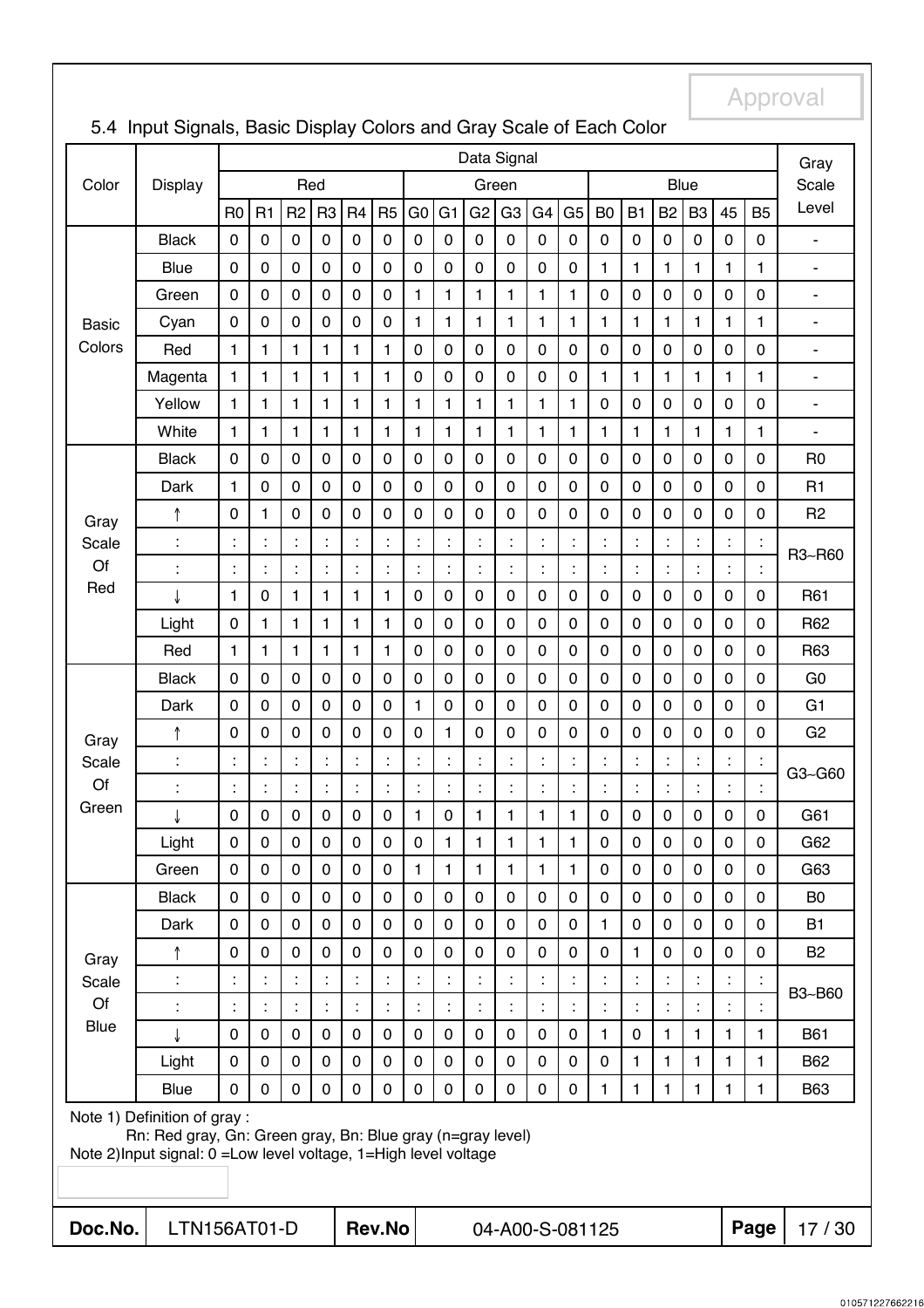|          |                                            |        |                 | Approval     |                                 |
|----------|--------------------------------------------|--------|-----------------|--------------|---------------------------------|
|          | 5.5 Pixel Format in the display            |        |                 |              |                                 |
| Line 1   | Pixel 1<br>R G  B <br> R  G  B             |        |                 | R<br> G  B   | <b>Pixel 1366</b><br> R <br>IGI |
|          |                                            |        | LTN156AT01-D    |              |                                 |
| Line 768 | $R \mathsf{G} \mathsf{B} $<br> G  B <br> R |        |                 | <b>R</b> G B | R<br>ΙG                         |
|          |                                            |        |                 |              |                                 |
| Doc.No.  | LTN156AT01-D                               | Rev.No | 04-A00-S-081125 | Page         | 18 / 30                         |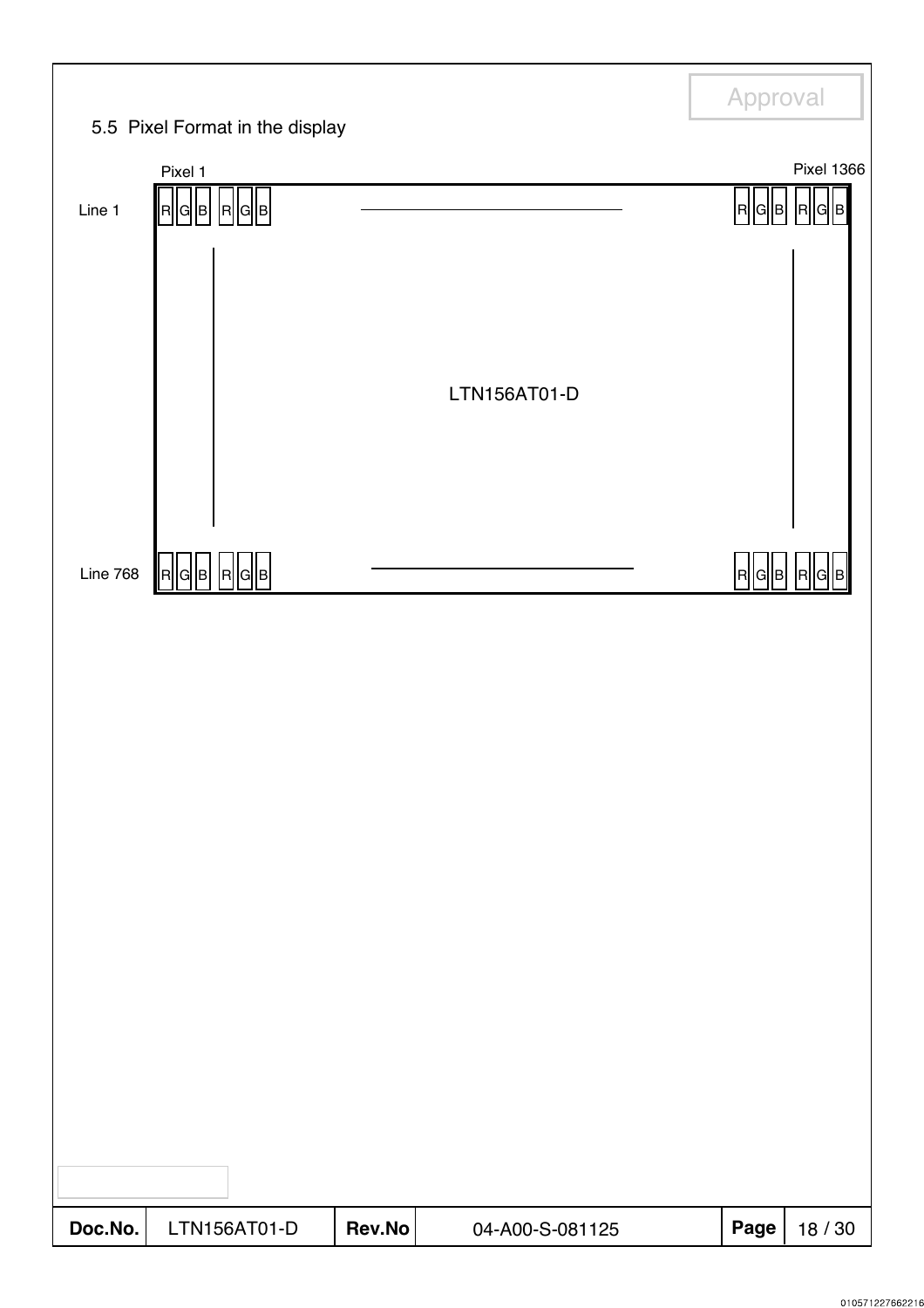# **6. INTERFACE TIMING**

### 6.1 Timing Parameters

| Signal                                          | Item              | Symbol     | Min. | Typ. | Max. | Unit          | <b>Note</b> |
|-------------------------------------------------|-------------------|------------|------|------|------|---------------|-------------|
| Frame Frequency                                 | Cycle             | TV         | 773  | 790  | 1000 | Lines         |             |
| <b>Vertical Active</b><br>Display Term          | Display<br>Period | <b>TVD</b> | ۰    | 768  |      | Lines         |             |
| One Line<br><b>Scanning Time</b>                | Cycle             | TН         | 1406 | 1526 | 1750 | <b>Clocks</b> |             |
| <b>Horizontal Active</b><br><b>Display Term</b> | Display<br>Period | <b>THD</b> | ۰    | 1366 | ۰    | Clocks        |             |

# 6.2 Timing diagrams of interface signal

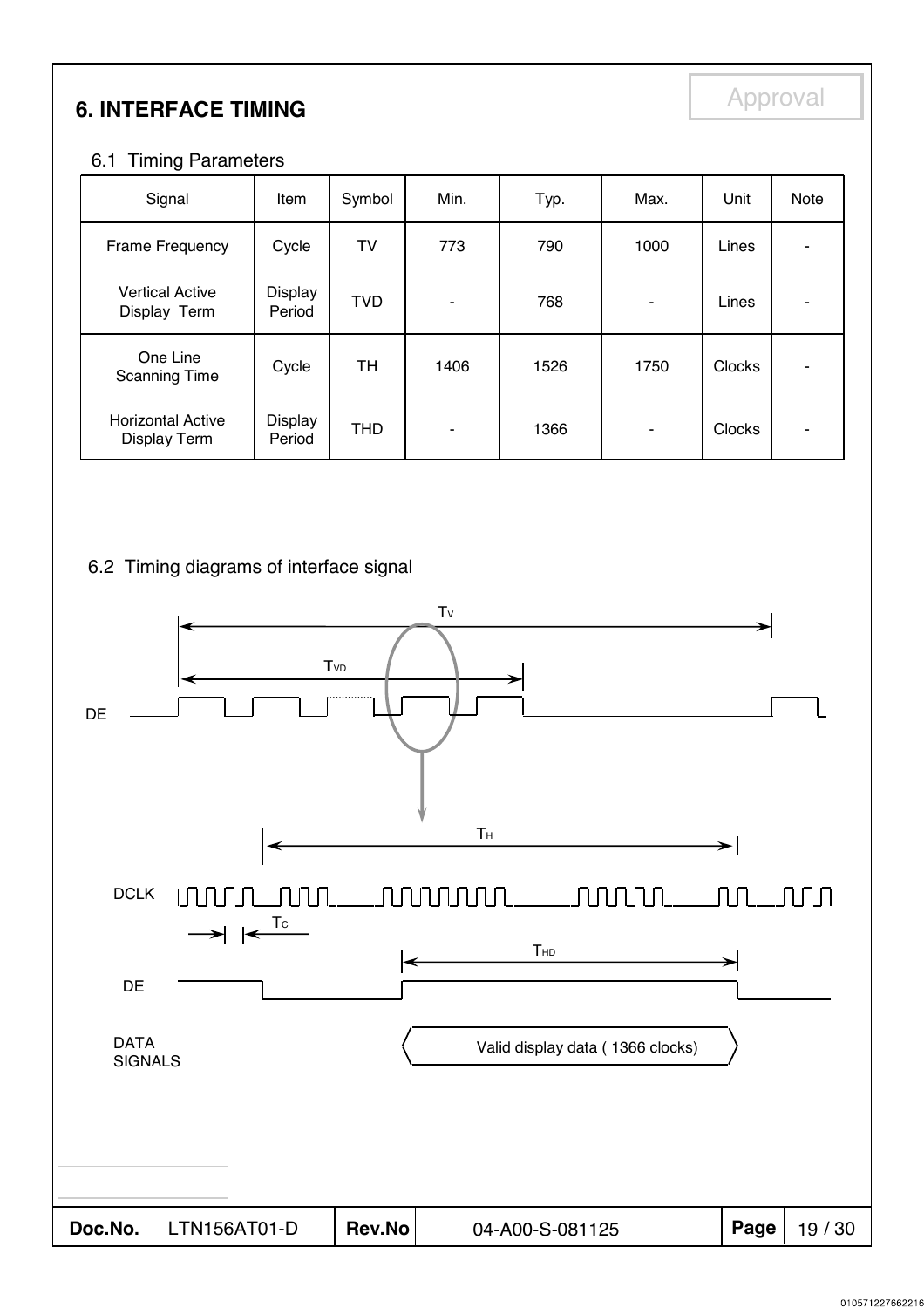6.3 Power ON/OFF Sequence **Approval** Approval

: To prevent a latch-up or DC operation of the LCD module, the power on/off sequence should be as the diagram below.

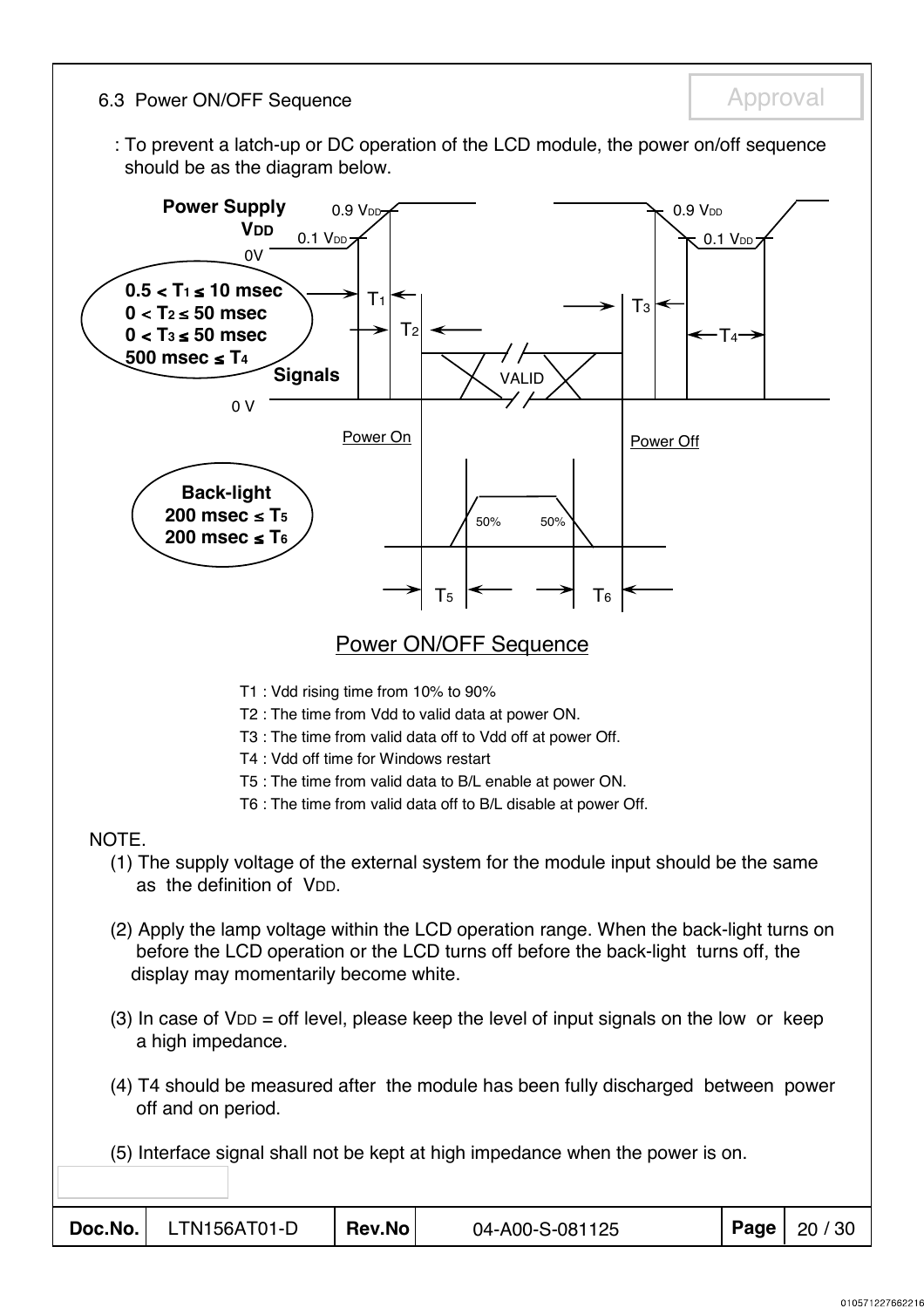# **7. MECHANICAL OUTLINE DIMENSION Approval**

Please refer to the next page.

| Doc.No. | LTN156AT01-D | Rev.No | 04-A00-S-081125 | Page | 21/30 |
|---------|--------------|--------|-----------------|------|-------|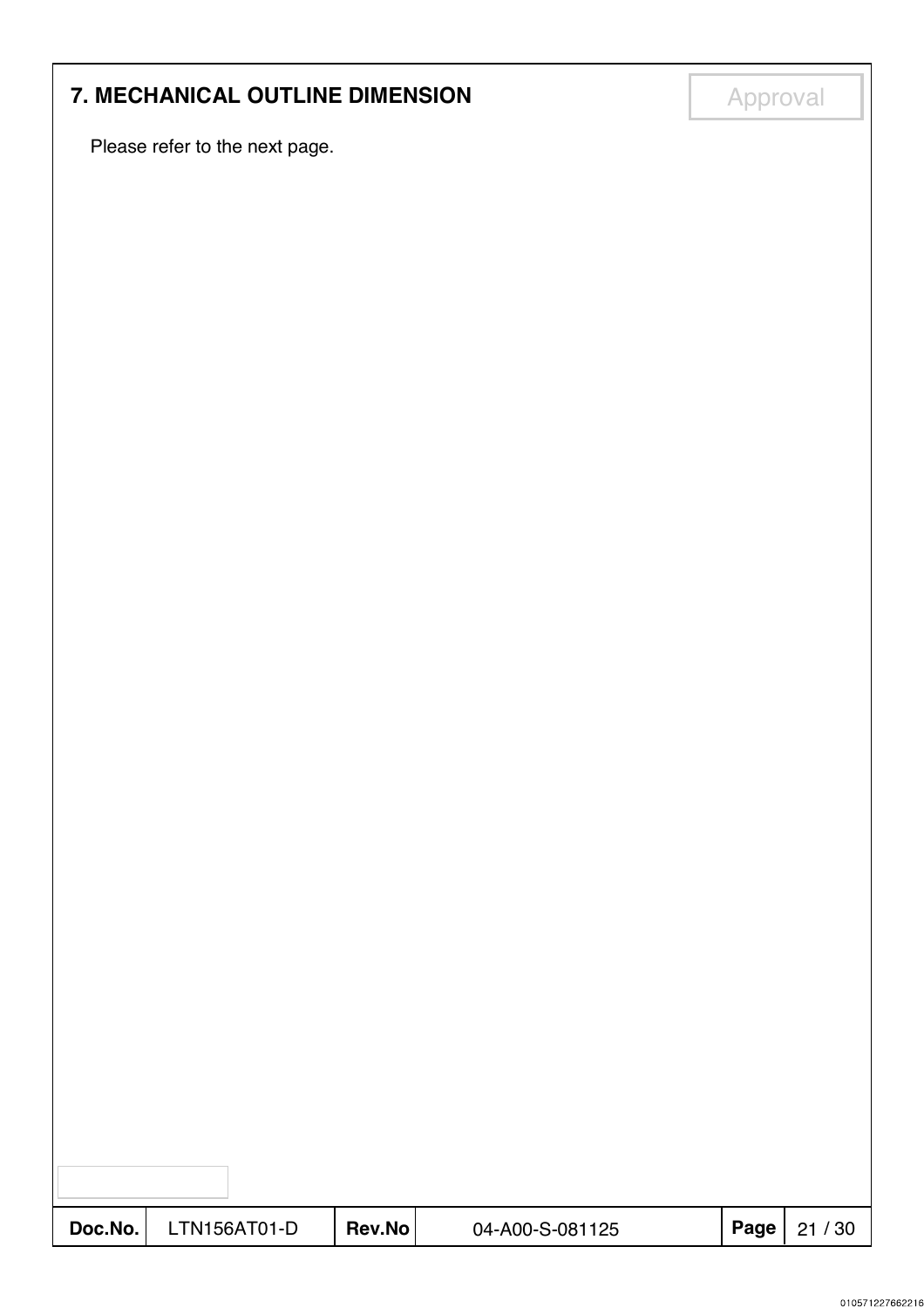

óا

#### 384621223335594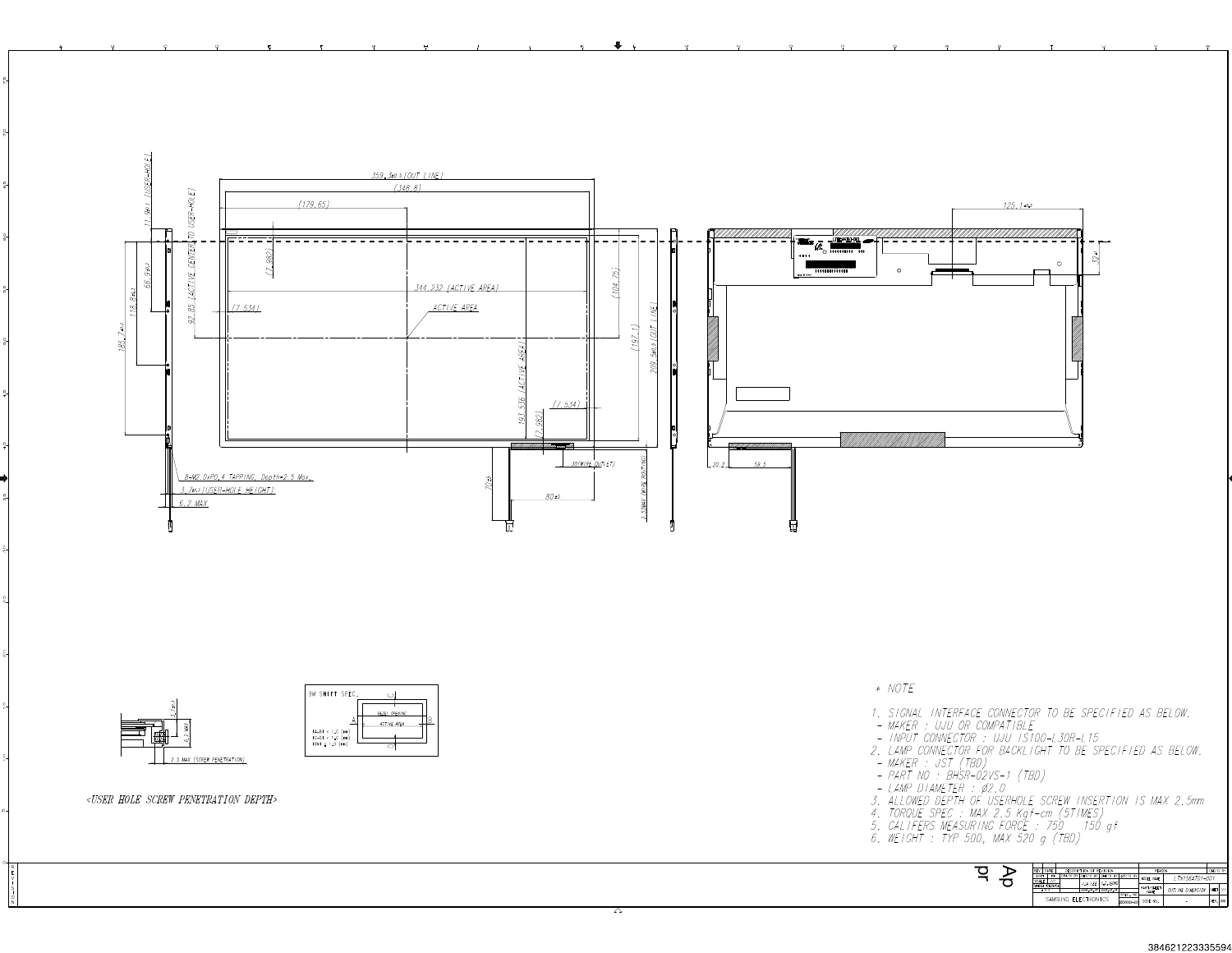